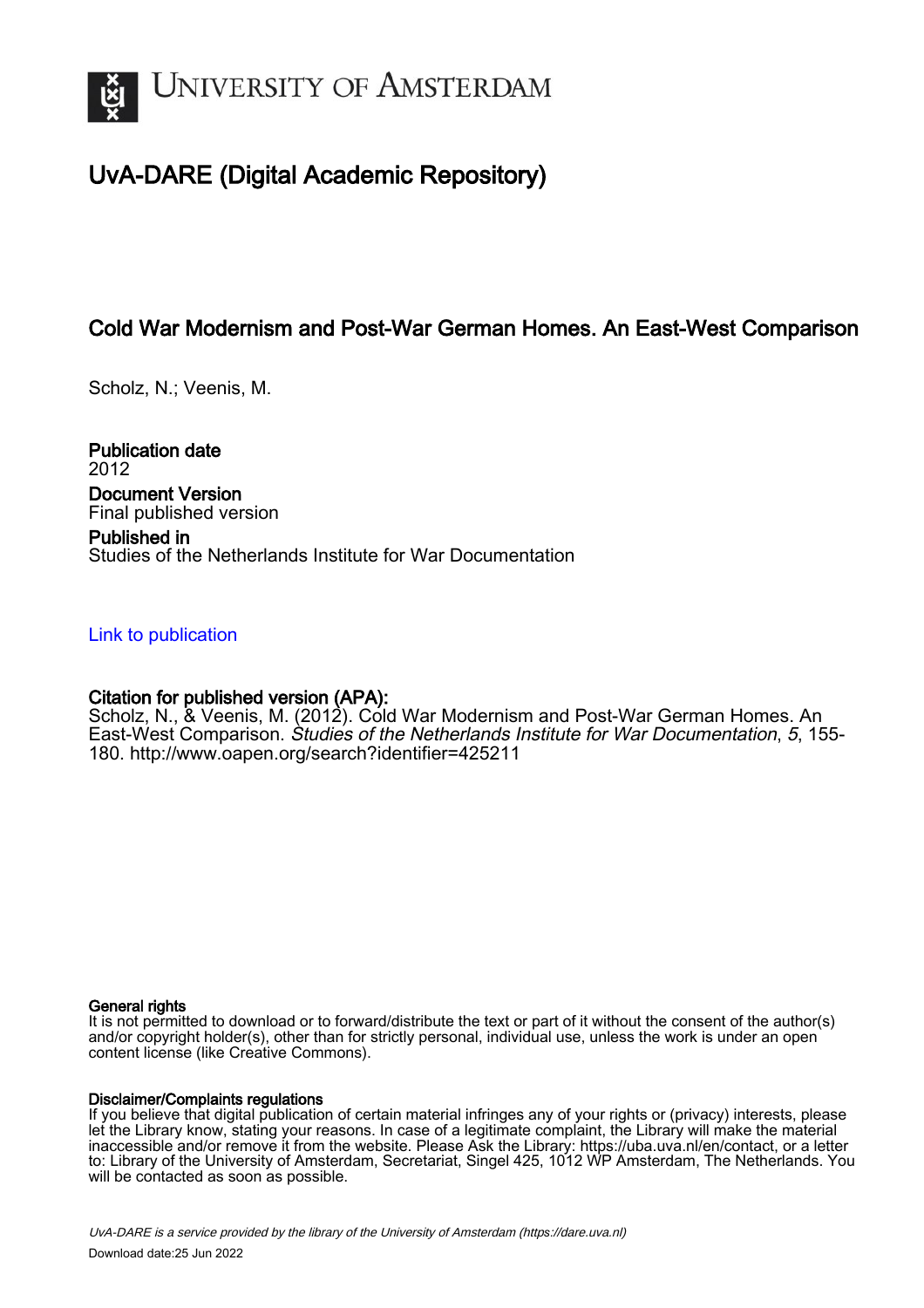# *Divided Dreamworlds?*

 The Cultural Cold War in East and West

Edited by Peter Romijn Giles Scott-Smith Joes Segal

Amsterdam University Press 2012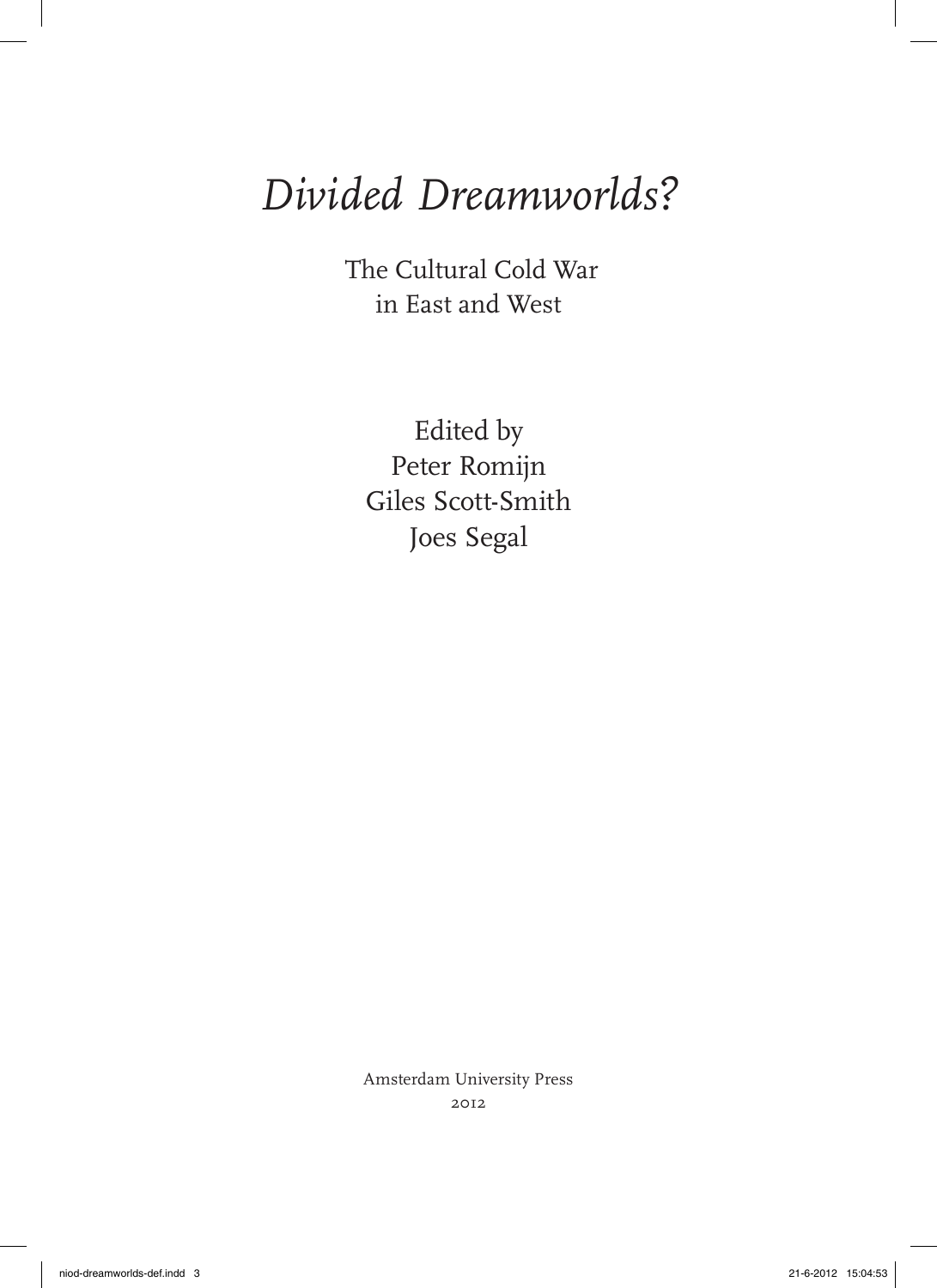Cover illustration: Postcard: The 152 cruising over Dresden (1958), reproduced in: Helmut Erfurth, *Das große Buch der ddr-Luftfahrt, 1945 bis 1990* (Munich: GeraMond, 2004), p. 57

Image on p. 137 from Christine Varga-Harris, 'Homemaking and the Aesthetic and Moral Perimeters of the Soviet Home during the Khrushchev Era', *Journal of Social History* 41, no. 3 (2008): 561-589, figure no. 1, p. 566. Reprinted with permission of Oxford University Press.

Cover design: Jos Hendrix, Groningen Lay-out: Hanneke Kossen, Amsterdam

isbn 978 90 8964 436 7 e-isbn 978 90 4851 670 4 (pdf) e-isbn 978 90 4851 671 1 (ePub) nur 689

© P. Romijn, G. Scott-Smith, J. Segal / Amsterdam University Press, Amsterdam 2012

All rights reserved. Without limiting the rights under copyright reserved above, no part of this book may be reproduced, stored in or introduced into a retrieval system, or transmitted, in any form or by any means (electronic, mechanical, photocopying, recording or otherwise) without the written permission of both the copyright owner and the author of the book.

Every effort has been made to obtain permission to use all copyrighted illustrations reproduced in this book. Nonetheless, whosoever believes to have rights to this material is advised to contact the publisher.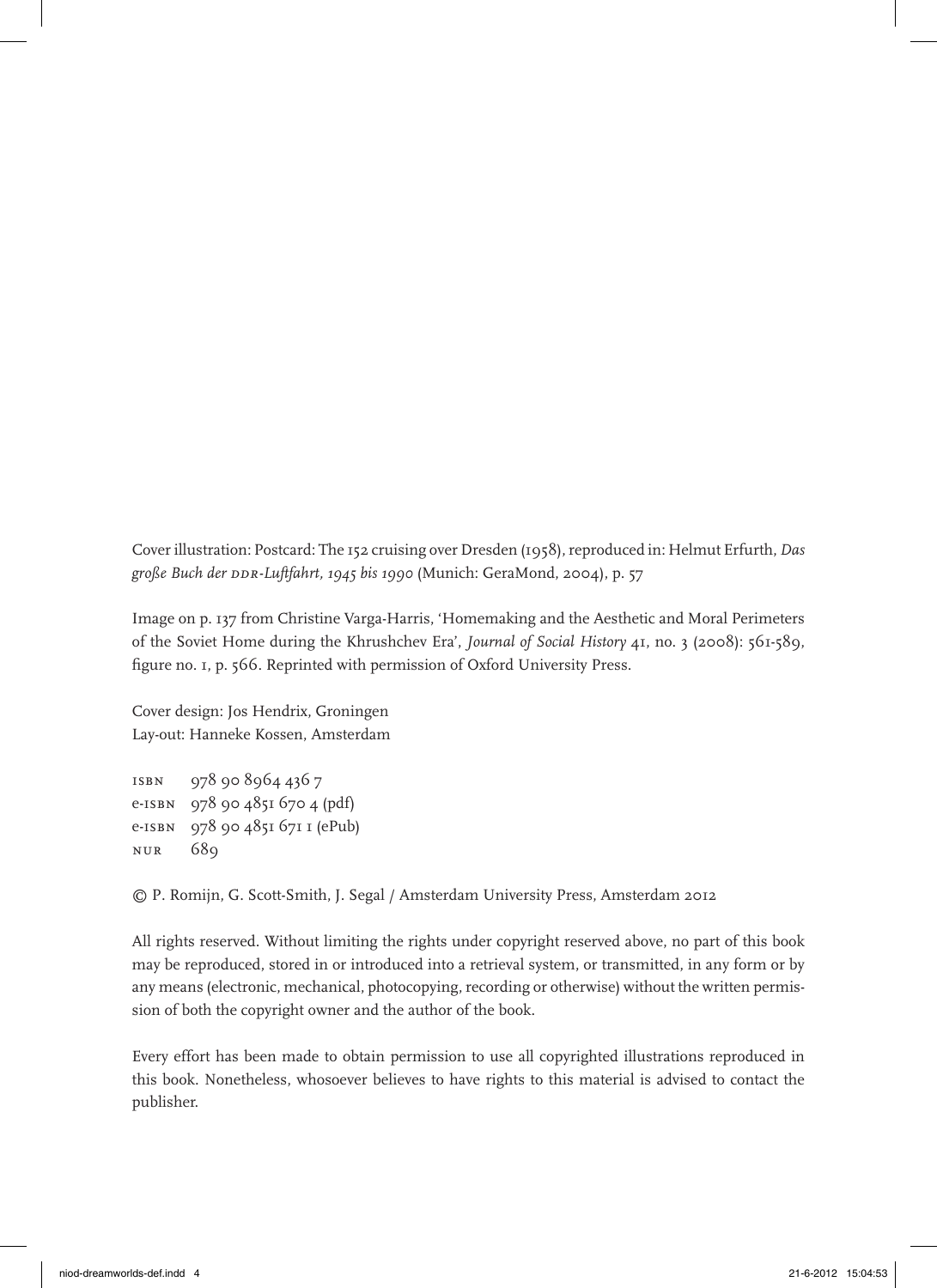# 8 Cold War Modernism and Post-War German Homes

An East-West Comparison

» *Natalie Scholz & Milena Veenis*

#### **Introduction: Cold War Modernism in the West and the East**

The stylistic dichotomy between modernism on the one hand and socialist realism on the other is a standard theme in narratives of the cultural Cold War. This narrative, encompassing the whole range of cultural productions from literature, dance and music to art, design and architecture, is itself not free from Cold War rhetorical elements. To interpret modernist culture as a free and individualist form of artistic expression in opposition to socialist realism as an essentially traditional and even national approach to culture, suggests the clear-cut logic of two opposing political systems being reflected in the propaganda uses of culture in both camps.<sup>1</sup>

In 1983, Serge Guilbaut published his influential study about how Abstract Expressionism came to represent American culture and in turn was used by the state and the cia to demonstrate two things: firstly, that the United States contributed substantially to Western (formerly European) high culture; secondly, that American Art, in contrast to the Soviet Union, represented above all the freedom of the individual.<sup>2</sup> More recently, this interpretation has been taken up in different historical studies on the cultural Cold War, producing new perspectives on a debate previously focused on art-historical issues. Thus, it has become clear that the political appropriation of modernism reached far beyond the practice of exhibiting paintings. Especially in the field of architecture and industrial design modernist aesthetics acquired strong symbolic and representational significance

155

<sup>1</sup> David Caute, *The Dancer Defects: The Struggle for Cultural Supremacy during the Cold War* (Oxford: Oxford University Press, 2003), Introduction.

<sup>2</sup> Serge Guilbaut, *How New York Stole the Idea of Modern Art: Abstract Expressionism, Freedom and the Cold War* (Chicago: University of Chicago Press, 1983). See also Michael L. Krenn, *Fall-Out Shelters for the Human Spirit: American Art and the Cold War* (Chapel Hill: University of North Carolina Press, 2005).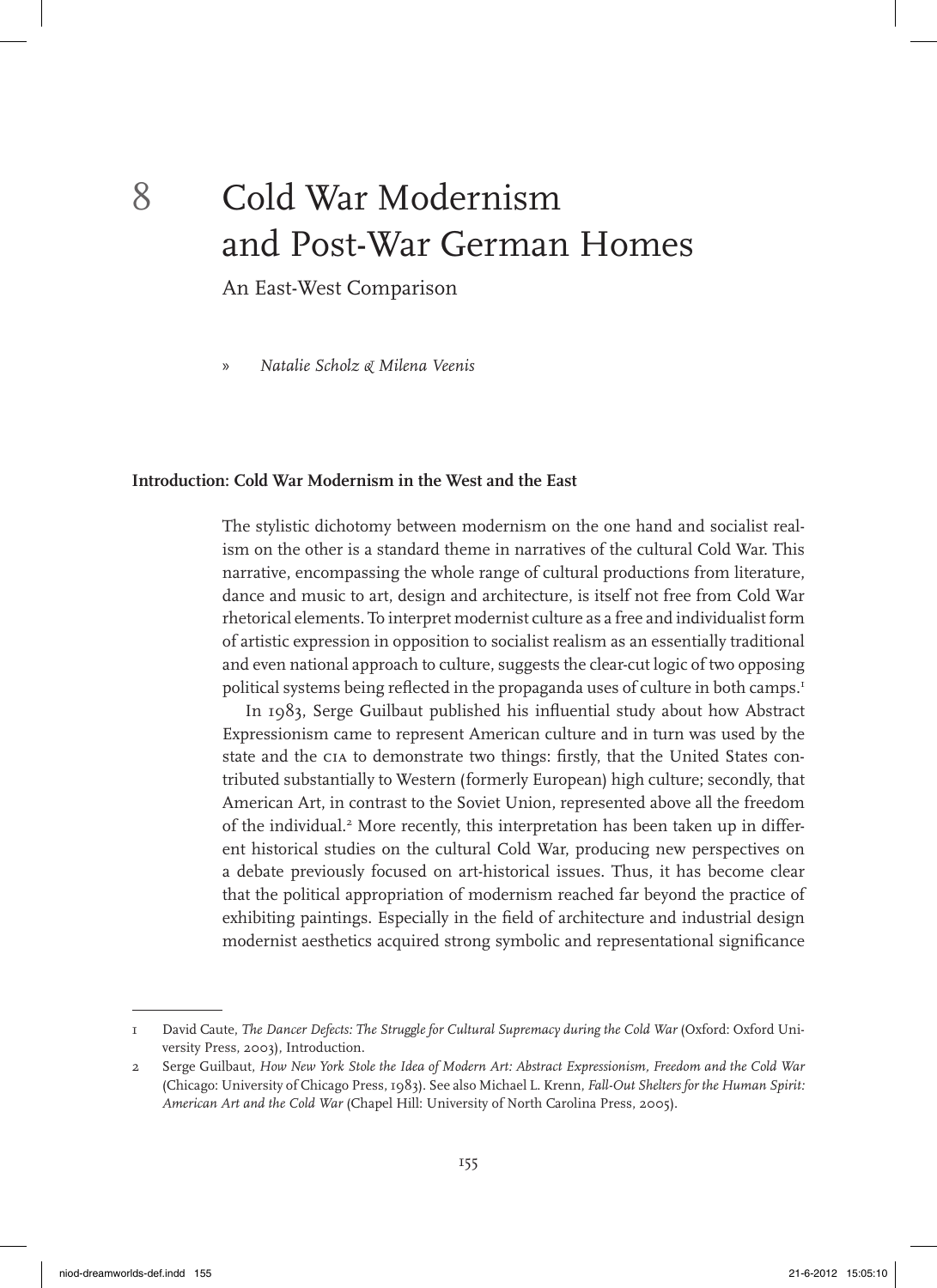in the context of Cold War cultural diplomacy.3 During the 1950s, new American embassies around the world were built by modernist architects, thereby reflecting, as Jane Loeffler puts it, 'the extent to which architectural modernism became identified with democracy,' a democracy linked by American architects to characteristics such as 'newness, openness, abstraction, ambiguity, and technological innovation.'4 At the same time, modern design and architecture were also associated with a new spirit of Western international cooperation, since the international origin and pervasiveness of this style lent itself to underline the *common* Western project of economic and cultural progress, above all in American or international exhibitions.5

However obvious the political uses of modernist art, architecture and design may have been, there are also doubts about the nature of the relationship between the political and the aesthetic and the question if there was any necessary or inherent ideological rationality of a modernist style*.* In this context David Caute has raised the question if the choice of the United States to engage in promoting modernism as the artistic expression of democracy might have been provoked primarily by the simple fact that the Soviet Union censored modernist art forms. Others have pointed to the many conservative voices in the us who regarded modernism – abstract art as well as modern architecture and design – as invested with anti-liberal or even socialist ideas.6

These comments indicate a larger general problem within the flourishing and exciting field of Cold War cultural history: while by now it is common knowledge that during the Cold War era the cultural sphere was deeply politicised (so much so, that agents of foreign policy systematically used it for propaganda and cultural diplomacy objectives), the cultural and political processes through which categories of artefacts were invested with specific political meanings are yet to be fully understood. Any reflection on the political meanings of art and culture in the Cold War has to be aware of the political effects of different target audiences. That is to say, the 'message' of the artefacts is directed *both* to the competitor abroad *and*

<sup>3</sup> Robert H. Haddow, *Pavilions of Plenty: Exhibiting American Culture Abroad in the 1950s* (Washington/London: Smithsonian Institution Press, 1997); Jane C. Loeffler, *The Architecture of Diplomacy: Building America's Embassies* (New York: Princeton Architectural Press, 1998); Annabel Jane Wharton, *Building the Cold War: Hilton International Hotels and Modern Architecture* (Chicago/London: University of Chicago Press, 2001); Greg Castillo, *Cold War on the Home Front: The Soft Power of Midcentury Design* (Minneapolis, mi/London: University of Minnesota Press, 2010).

<sup>4</sup> Loeffler, *The Architecture of Diplomacy*, p. 7-8.

<sup>5</sup> See Greg Castillo, 'Domesticating the Cold War: Household Consumption as Propaganda in Marshall Plan Germany', *Journal of Contemporary History* 40 (2005), p. 261-288. Another good illustration of the close link between architectural modernism and the Western ideal of international co-operation is the architecture and interior decoration of the unesco headquarters in Paris, built in 1958.

<sup>6</sup> Karal Ann Marling, *As Seen on tv: The Visual Culture of Everyday Life in the 1950s* (Cambridge: Harvard University Press, 1994), p. 268-271.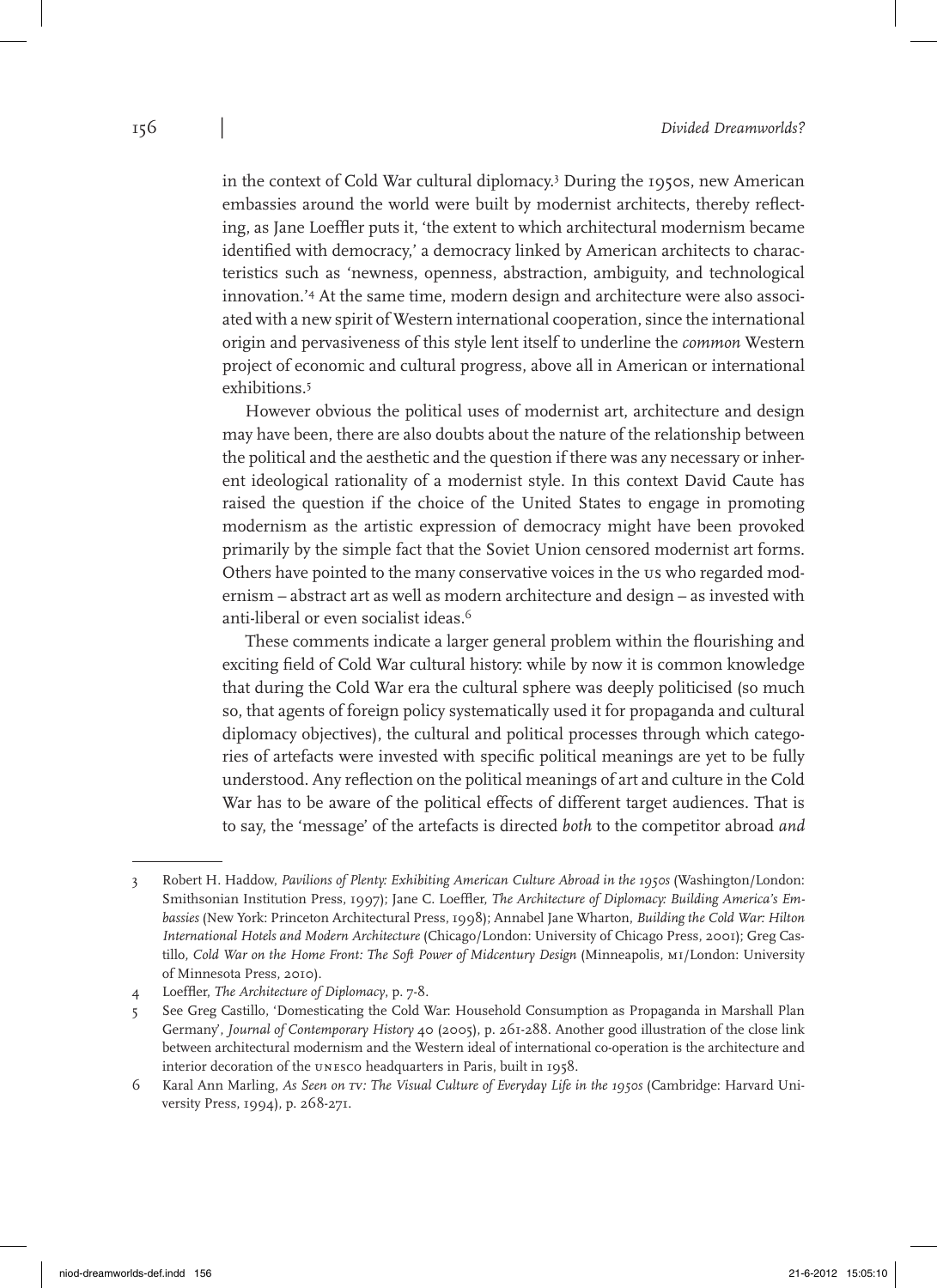to the national (or international) audience at home. Concerning the latter, the political meaning will inescapably be intertwined with other meanings and other cultural contexts than the East-West competition of political systems.

Patrick Major and Rana Mitter's useful distinction between 'cultural cold war' as a form of cultural diplomacy and 'cold war culture' as a 'system of meaning and behaviour shaped by the dynamics of the conflict' should therefore be used to consider more thoroughly the mutual influence and interdependence of these two sides of the coin.7 To put it differently, the ways in which specific elements of Cold War culture were locally appropriated can only be understood in relation to a society's internal goals, needs and debates.

The relative popularity of modernist forms in Cold War Europe, used by the us as a weapon in order to win European populations over to the western ideological cause, is neither an indication of America's success, nor an affirmation of modernism's 'liberal', 'progressive' or 'free' nature. Its appeal in Cold War Europe can only be understood against the background of European struggles to reinvent the guiding political principles and imaginaries of their societies in the shadow of the interwar crisis and the catastrophe of World War ii.

In the light of this argument, the theme of interior design in both Germanies is an especially interesting and complex case in point. Recent scholarship has revealed that the home was a crucial topic in post-war Europe (and in America), both as a site of technical, social and cultural renewal and as an imaginative space serving to deal with the future *and* the past.<sup>8</sup> The way houses and homes were conceived, constructed and furnished was generally regarded as a central political issue, through which the government had to prove its ability to solve social problems. At the same time, the living space also was to reflect the formation of post-war societies as a whole. The question of where, how and in what style of furnishing people lived was therefore closely connected to the question of what kind of society was to be (re)constructed. In the two Germanies this relationship between design and the reordering of post-war society was furthermore closely

<sup>7</sup> Patrick Major and Rana Mitter, 'Culture', in Saki R. Dockrill and Geraint Hughes (eds.), *Cold War History* (Basingstoke/New York: Palgrave, 2006), p. 240-262, quotation p. 241. See on this debate also Peter J. Kuznick en James Gilbert, 'u.s. Culture and the Cold War', in Peter J. Kuznick and James Gilbert (eds.), *Rethinking Cold War Culture* (Washington/ New York: Smithsonian Institution, 2001), p. 1-13; Peter Filene, '"Cold War Culture" Doesn't Say it All', in Kuznick and Gilbert (eds.), *Rethinking Cold War Culture*, p. 156-174.

<sup>8</sup> See 'Notions of Home in Post-1945 Europe' in Paul Betts and David Crowley (eds.), *Journal of Contemporary History* 40 (2005); Liesbeth Bervoets and Mikael Hård (eds.), *Home Cultures* 10 (2010); Johannes von Moltke, *No Place Like Home: Locations of Heimat in German Cinema* (Berkeley: University of California Press, 2005); Becky E. Conekin, *The Autobiography of a Nation: The 1951 Festival of Britain* (Manchester/New York: Manchester up, 2003); Kristin Ross, *Fast Cars, Clean Bodies: Decolonization and the Reordering of French Culture* (Cambridge/London: mit Press, 1995); Claire Duchen, 'Occupation housewife: The domestic ideal in 1950s France', *French Cultural Studies* 2 (1991), p. 1-12; David Crowley and Susan E. Reid (eds.), *Socialist Spaces: Sites of Everyday Life in the Eastern Bloc* (Oxford/New York: Berg 2002).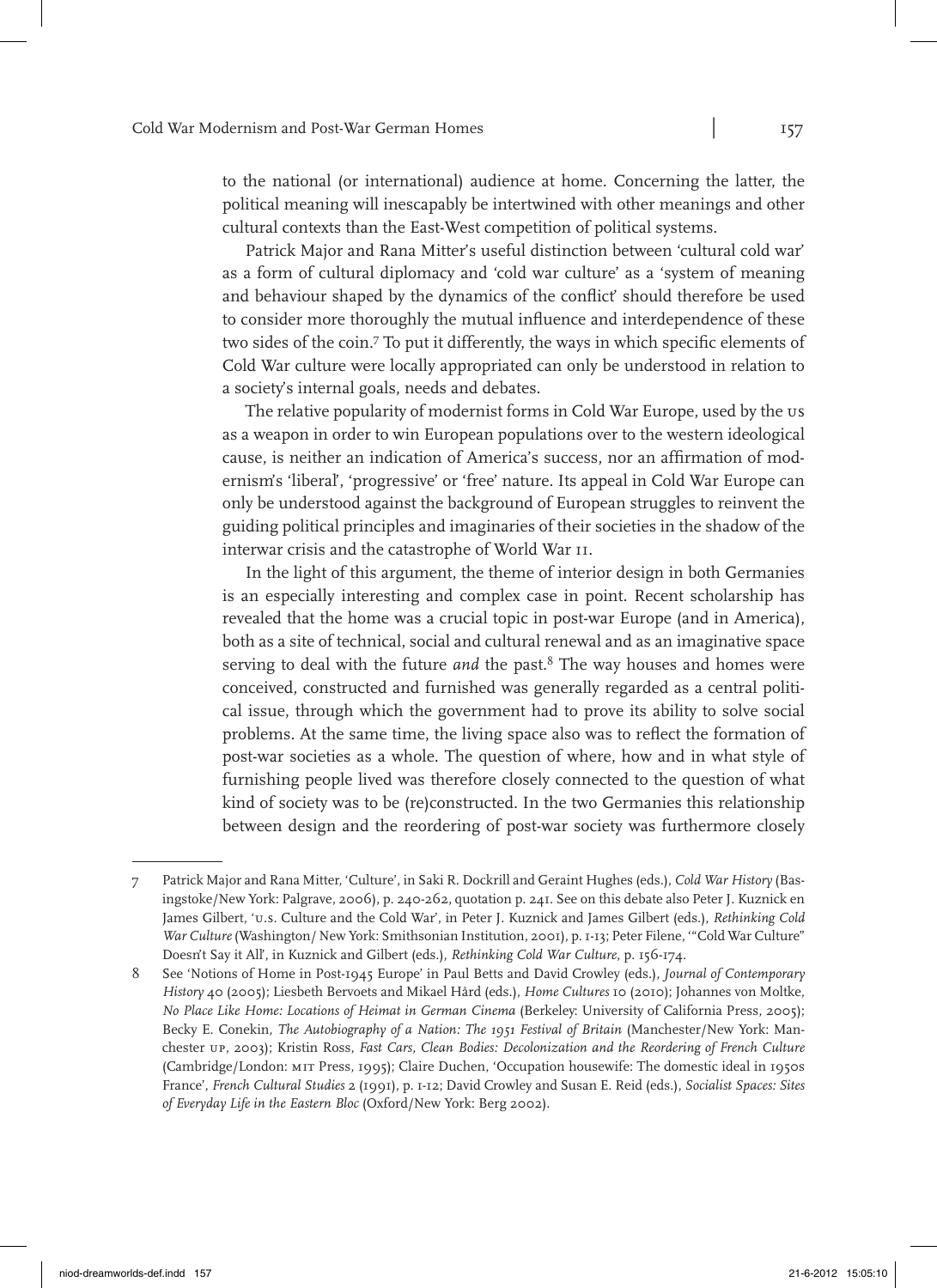related to both countries' efforts to create a new 'national' self-understanding after the political break of 1945. While for West and East Germans this effort was necessarily linked to the question of how to deal with the national socialist past, the United States, and later on the Soviet Union developed their own political agendas with design.

The United States was the first to bring the interior design of private dwellings onto the agenda of cultural diplomacy. During the 1950s, it sought to further propagate the American model of mass consumption in Europe by organising a series of exhibitions in West Germany and other Marshall Plan countries to demonstrate the technical achievements and 'international modernism' of the Western home.9 As is well known by now, the typical modernism of the showrooms was not only quite dissimilar to the average American home, but also heavily contested as a political symbol by many conservatives.<sup>10</sup> The 'American modern home' was primarily created for the West and also East European publics rather than for American audiences.<sup>11</sup>

Obviously, the domestic environment did not get the same kind of attention in Stalin's ussr, given both the central role of production and work in socialist ideology, and the socialist emphasis on the collectivist, rather than intimate and individual aspects of leisure. Consequently the domestic sphere initially played an inferior role in the Soviet Union's Cold War propaganda.12 On the stage of international exhibitions this tradition became once more visible at the Brussels' world fair in 1958, where the us exhibition centred on the material world of private everyday life, whereas the Soviet Union quintessentially displayed machines, airplanes and a *Sputnik* satellite.13

This did not prevent Khrushchev from engaging in the famous kitchen debate with vice president Nixon in Moscow just a year later, discussing which system could provide its people with better equipped homes.14 In fact, Soviet culture of the Khrushchev era 'became obsessed with homemaking and domesticity' as Susan

<sup>9</sup> Greg Castillo, 'Domesticating the Cold War: Household Consumption as Propaganda in Marshall Plan Germany', *Journal of Contemporary History* 40 (2005), p. 261-288.

<sup>10</sup> Marlin, *As Seen on tv*; Shelley Nickles, 'More is Better. Mass Consumption, Gender, and Class Identity in Postwar America', *American Quarterly* 54 (December 2002), p. 581-622.

<sup>11</sup> This does not preclude though that it had an influence on internal visions of the 'American way' simultaneously circulating in us publications and advertisements.

<sup>12</sup> See for example Anthony Swift, 'The Soviet World of Tomorrow at the New York's World's Fair, 1939', *Russian Review* 57 (1998), p. 364-379.

<sup>13</sup> Karl Pawek, 'Versöhnung mit der Zivilisation', *Magnum: Die Zeitschrift für das moderne Leben* 18 (June 1958), p. 39. 'Brussels's Light-Up Time: Shapes, sights of the World's Fair show age of marvels and contest of ideas', *life* 19 (12 May 1958), p. 47-50.

<sup>14</sup> See the various contributions in Ruth Oldenziel and Karin Zachmann (eds.), *Cold War Kitchen: Americanization, Technology, and European Users* (Cambridge: mit Press, 2009).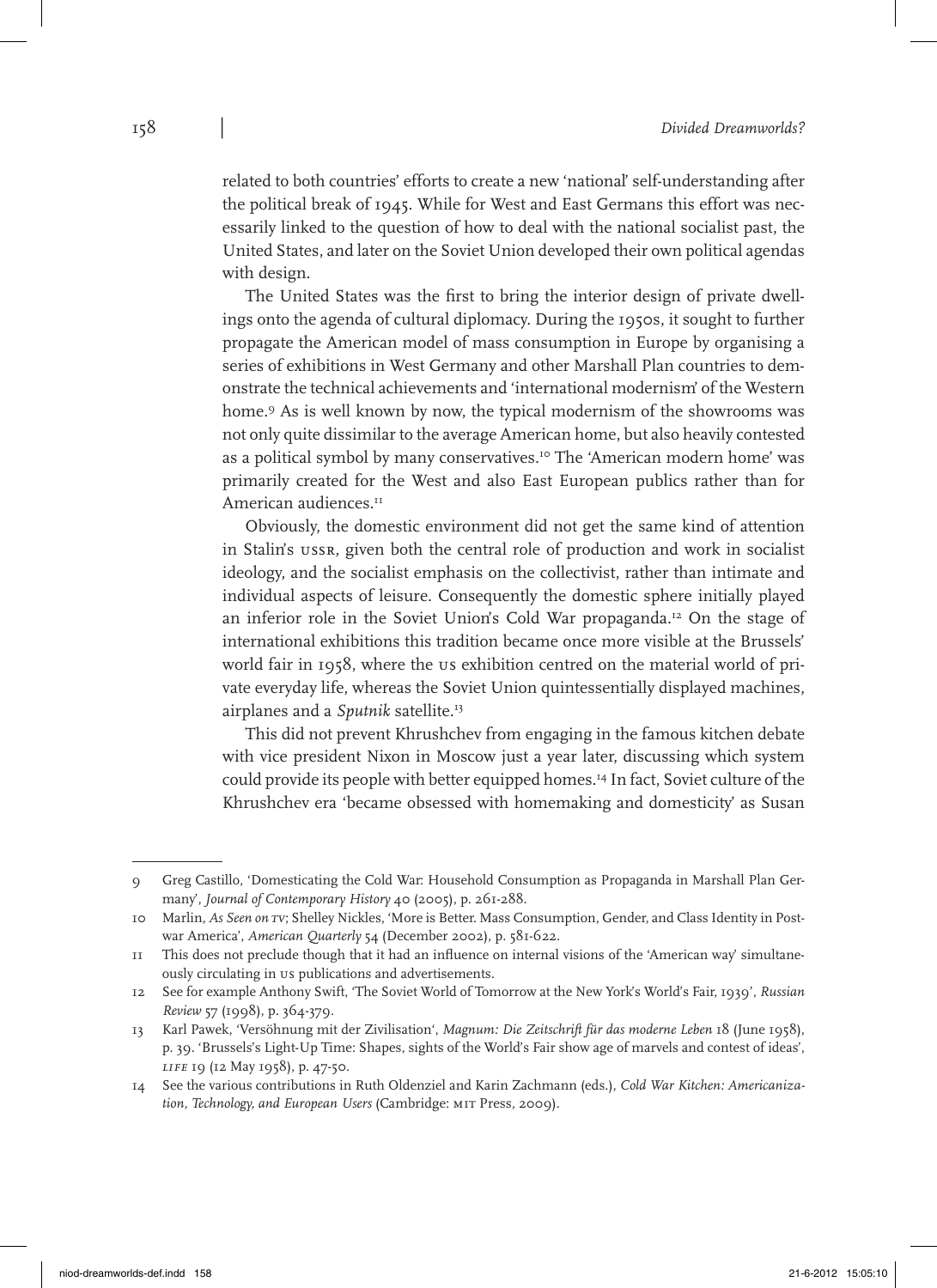Reid put it.<sup>15</sup> This is partly due to the fact that after Stalin's death in 1953 the politics of de-Stalinisation broke with the preceding practice of rehabilitating bourgeois living cultures and started to embrace the modernist style of interior design, reconnecting to the early post-revolutionary period.16 Curiously, the fact that America had symbolically loaded modernism as *the* style of the West did not restrain Russia from using the same aesthetics for the purpose of giving a new shape to post-Stalin socialist society. This is a remarkable indication that the Cold War culture of one country could produce phenomena not only partially at odds with its own culture, but also in paradoxical conformity with the enemy's Cold War culture.

Where do these observations leave us with Cold War modernism in general and the German cases in particular? West Germany welcomed modern design nearly from the beginning. The German Democratic Republic (GDR) started to rehabilitate modernism during the second half of the 1950s, after having embraced socialist realism before, following the Soviet line. In both countries the state sponsorship of this style went hand in hand with a public discourse on the morality of domestic objects and on the way the right objects with the right design would help to rebuild the 'new' post-war German societies and reshape their respective citizens. Although the underlying political ideologies were obviously very different, the significance both countries tried to inscribe into the aesthetics of everyday objects was in many ways very similar. But astonishment about the fact that 'products specifically formulated for their appeal in the capitalist West had suddenly become the standard bearers of socialist domestic culture'17 will not suffice as historical interpretation. Instead, we propose to step back from an approach which takes the Western story of modern design as the model against which the East has to be evaluated. Rather, the remarkable load of political meaning injected into modern design in both countries can only be understood as part of a general attempt to reshape society in the specific historical constellation of the post-war era, when countries were confronted with a triple challenge: reinventing modernity, doing so in the shadow of a troubling past, and constantly facing the competition with a hostile political system on the other side of the Iron Curtain.

The following comparison between the political meanings of modern design in post-war East and West Germany is based on the conviction that modern design had (and has) no intrinsic relationship with any twentieth century political ideology. On the contrary, modernism has proven to be quite adaptable and capable to express national socialism/fascism, communism and liberal democracy. Its quite remarkable success in both West Germany and the GDR further supports this

<sup>15</sup> Susan E. Reid, 'Communist Comfort. Socialist Modernism and the Making of Cosy Homes in the Khrushchev Era', *Gender & History* 21 (2009), p. 465-498, quotation p. 469.

<sup>16</sup> Ibid., pp. 471-72.

<sup>17</sup> Castillo, *Cold War at the Home Front*, p. 176.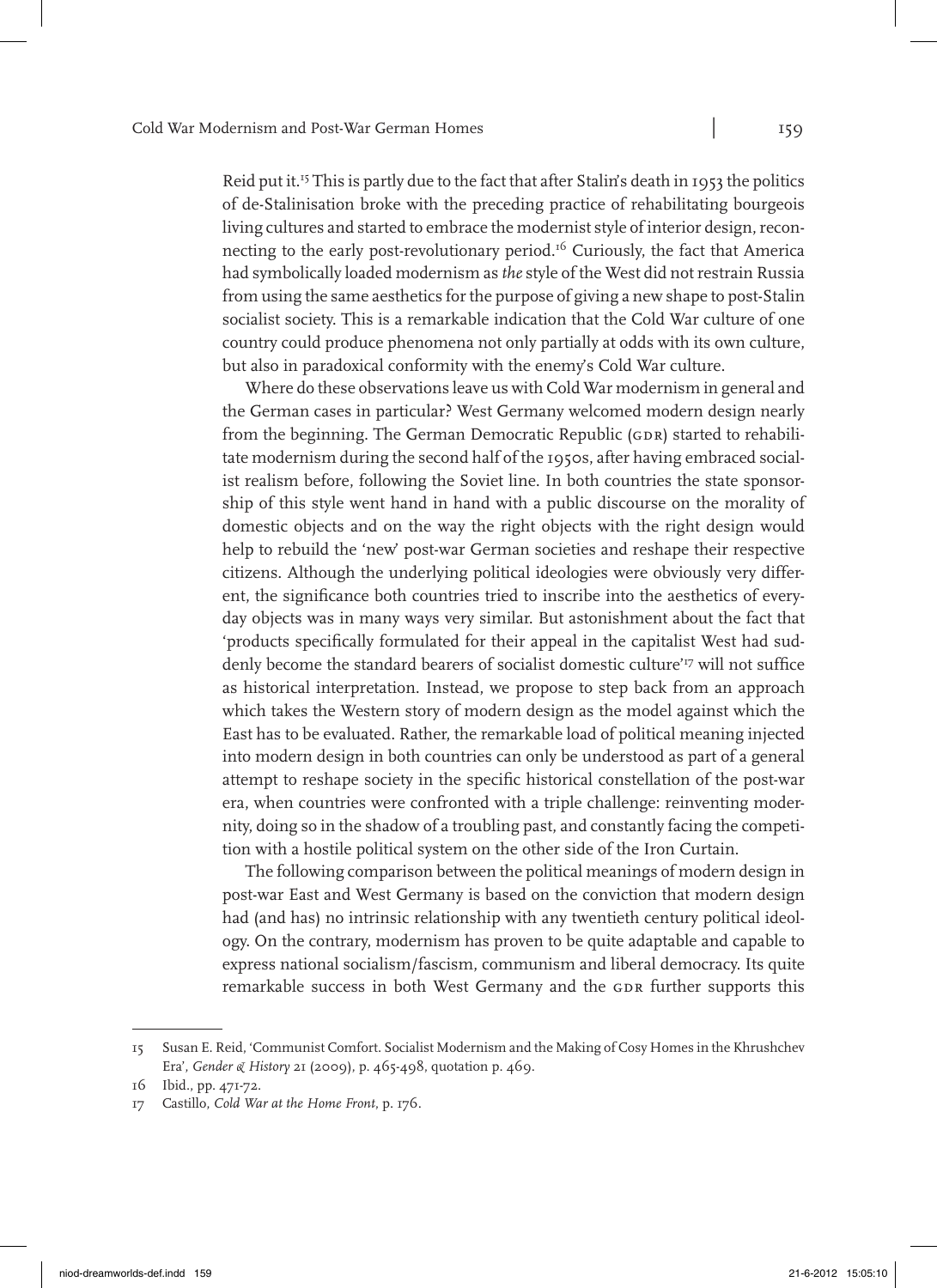conviction, but the German case also sheds light on another issue. The fact that both the aesthetic of interior design and the political interpretations with which it was presented reveal conspicuous similarities in both Germanies, makes clear that the two central ideas associated with modern design – the belief that it would be possible to improve social life in a rational way, and the rejection of fundamental class differences – were indeed of crucial importance for the post-war cultural reconstruction in West and East. In the specific context of the two post-Nazi-era German states another aspect was added. The design communities in both countries recognised modern design as an aesthetics opposing, and thereby enabling a clean break with the dark sides of the German past. Modern design, in other words, was considered to be able to wipe out the national socialist legacy which was regarded as either the apex of capitalism (East) or the culmination of all reprehensible characteristics of Wilhelmine culture (West).

Post-war ideals of societal renewal were thus materialised in rather comparable ways in both states; inhabitants of both countries were to furnish their homes in a modern way. As we will show, there were striking differences as well, between the ways in which modernism was appropriated by both German states. Furthermore, the American use of modern design as a symbol of the West also left its mark on the ways in which West and East Germany were able to assign political meaning to modern design. In West Germany designers and journalists were prompted to take a stance on the American influence, whereas in the GDR designers were provoked to invent new labels and adapt different interpretations to a German design tradition that had been appropriated by its western neighbour. However, it is telling that in both German states designers simply suppressed modern design's interpretations as far as these did not fit in with their ideological and political views – be it on the other side of the Iron Curtain, or on the other side of the political turning point of 1945.

### **A Post-War Aesthetics of Renewal**

In the course of the 1950s, politicians and professionals in East and West Germany discovered the aesthetics of everyday objects as strong political symbols as well as powerful educative tools for the overall renewal of their societies. The backdrop, though, against which these ideas developed, was the reality of what German historians have once called the 'breakdown society' (*Zusammenbruchgesellschaft*).18 National socialist measurements of self-destruction, combat and the allied bombings of German cities had produced a landscape of urban ruins and destroyed

<sup>18</sup> Christoph Kleßmann, *Die doppelte Staatsgründung: Deutsche Geschichte 1945-1955* (Bonn: Vandenhoeck & Ruprecht, 1991), p. 39.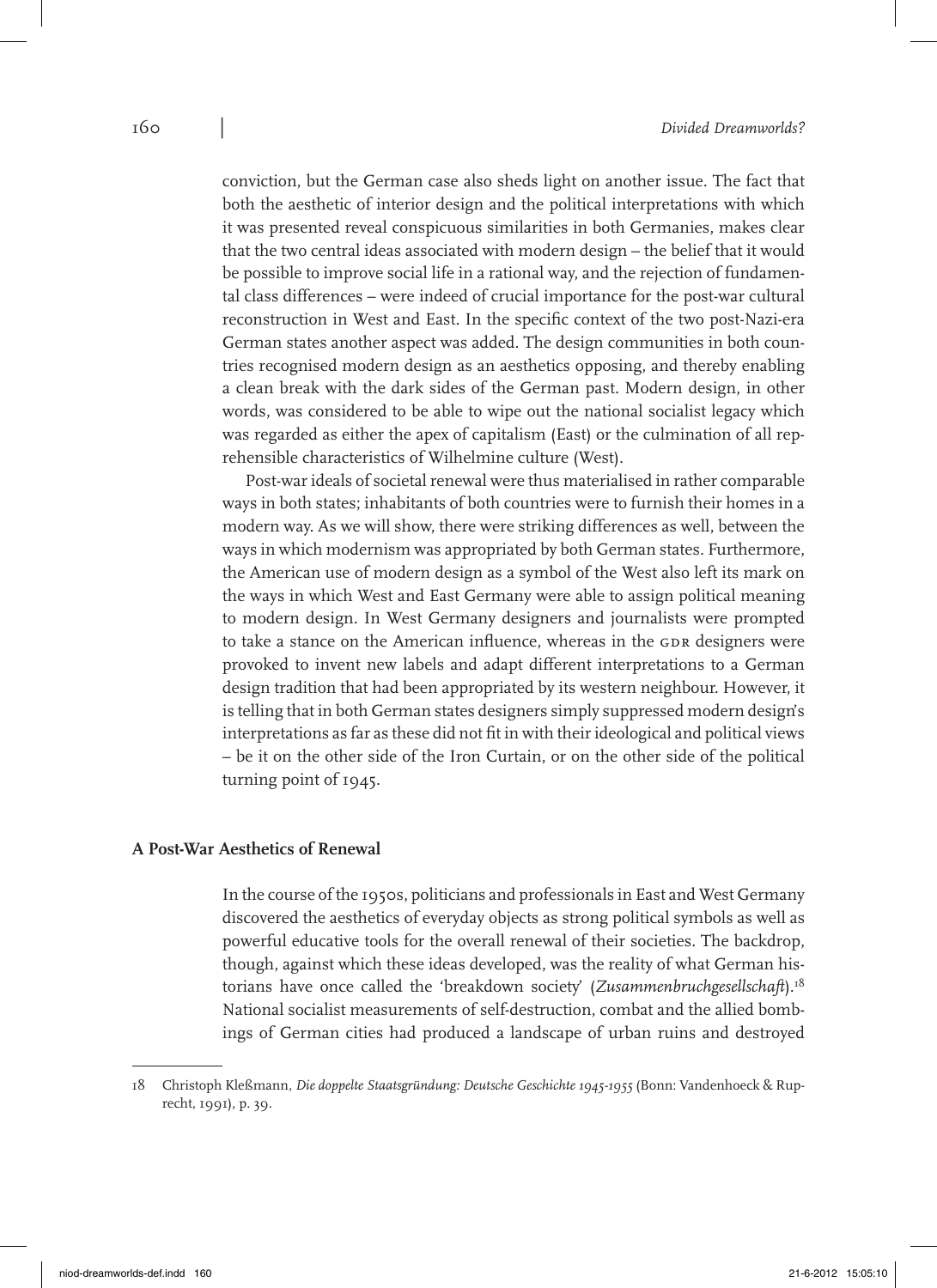infrastructure which, after the war, resulted in poverty, hunger and a severe housing shortage aggravated by the arrival of millions of displaced persons and refugees from the former Eastern German provinces.<sup>19</sup> Although industrial production soon increased again in the western sectors, everyday life continued for years to be shaped by the scarcity of basic commodities, the production of 'privation commodities' (*Notprodukte*) made of war materials and the dominance of the black market forcing many people to exchange material goods for food.20

Despite the fact that both the Marshall Plan and the Korean War boom helped the economy grow ever more quickly after the founding of West Germany in 1949, the great majority of West Germans could not afford to buy anything beyond absolute necessities for survival until well into the 1950s.<sup>21</sup> Judging from popular lifestyle magazines the average West German citizen was indeed not concerned with the style of furnishings but rather with having an apartment at all. Consequently, existential practical problems like heating dominated as well as the omnipresent question of how to organise the furniture in a very small apartment or how to give a personal touch to a room furnished by the owner.<sup>22</sup>

This did not prevent the professional industrial designers from putting the aesthetics of things quickly back on the public agenda. It may have been by coincidence but it was nevertheless telling that the German *Werkbund*, which had been re-established in 1947, inaugurated its first major exhibition under the title *Neues Wohnen* (New Dwelling) only nine days before the new West German Basic Law was promulgated on 23 May 1949. The contributors to the catalogue expressed above all their concern about the new Germany losing its capacity to 'design its own world' and urgently pleaded for a reanimation of the German design expertise of the  $1920s.^{23}$ 

Mere survival also dominated life in the future GDR amidst the ruins of the war. About 45% of the country's productive capacities had been destroyed, and contrary to the western part of the country, the Soviet-occupied part did not receive help from the Marshall Plan. Instead of receiving aid, it was forced to pay about

<sup>19</sup> Approximately 12 million people according to Kleßmann, ibid.

<sup>20</sup> Axel Schildt and Detlef Siegrist, *Deutsche Kulturgeschichte: Die Bundesrepublik von 1945 bis zur Gegenwart* (München: Hanser, 2009), p. 23-25; Malte Zierenberg, *Stadt der Schieber: Der Berliner Schwarzmarkt 1939-1950* (Göttingen: Vandenhoeck & Ruprecht, 2008). See on the *Notprodukte* also *Blasse Dinge: Werkbund und Waren 1945-1949*, exhibition of the German Werkbund (Berlin: Anabas, 1989).

<sup>21</sup> Michael Wildt, 'Privater Konsum in Westdeutschland in den 50er Jahren', in Axel Schildt and Arnold Sywottek (eds.), *Modernisierung im Wiederaufbau: Die westdeutsche Gesellschaft der 50er Jahre* (Bonn: Dietz, 1998), p. 275-289. For a recent discussion of the effects of the Marshall Plan on the German economy see Werner Abelshauser, *Deutsche Wirtschaftsgeschichte seit 1945* (München: C.H. Beck, 2004), p. 130-154.

<sup>22</sup> See for example the following articles in *Das Blatt der Hausfrau:* 'Unser winterlicher Freund', 2 (1952), p. 8; Mein Dachkämmerchen', 11 (1952); 'Aus eins mach zwei', 25 (1952).

<sup>23</sup> Jupp Ernst, 'Die Form aus der Maschine', in *Neues Wohnen: Werkbund-Ausstellung Deutsche Architektur seit 1945* (Cologne 1949), unpaginated.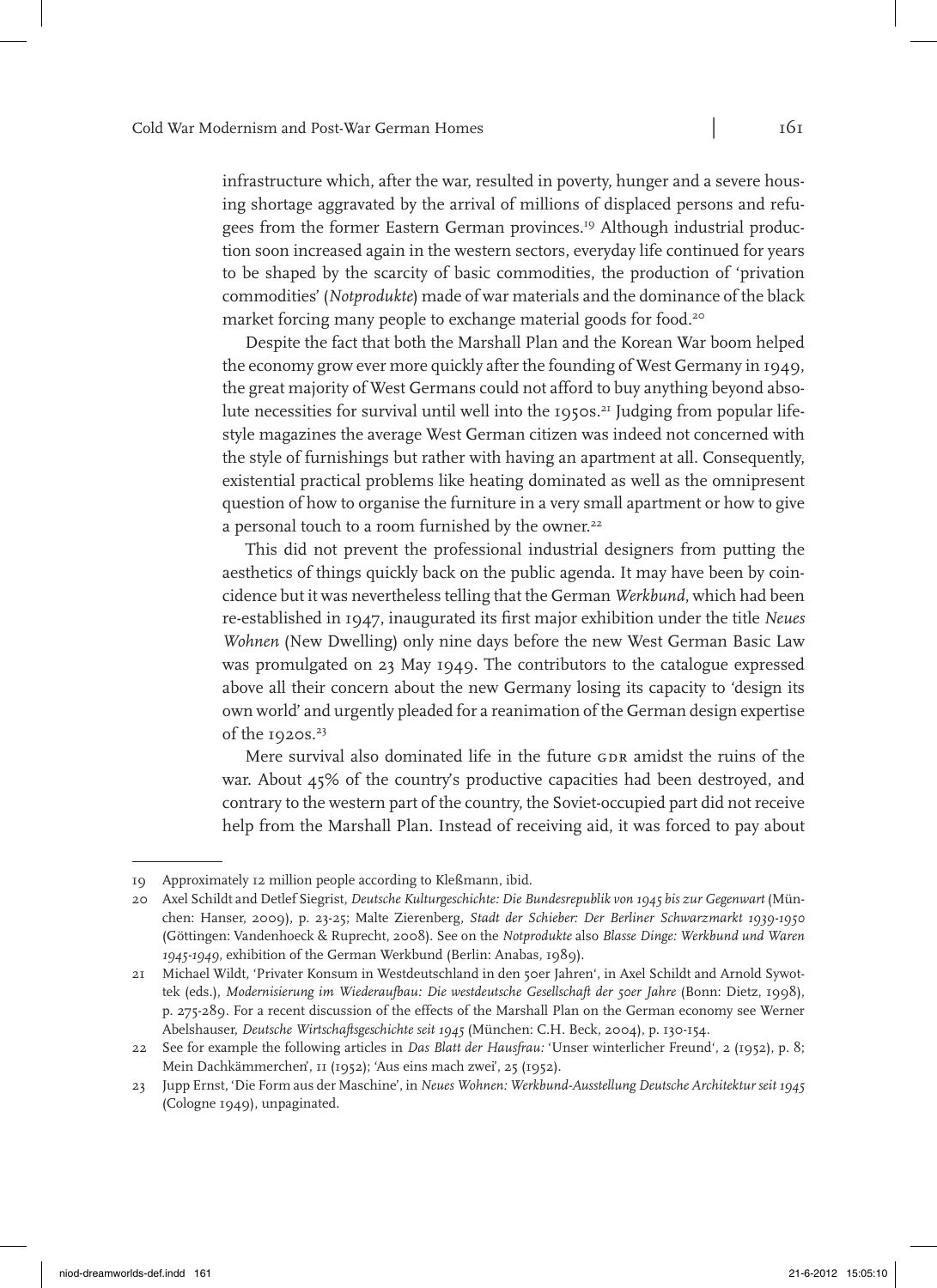14 billion dollars reparations to the Soviet Union in the first eight years of its existence.24 The reparations were mainly taken in kind; the Soviet occupying forces dismantled everything they could lay their hands on and transported it to the Soviet Union.<sup>25</sup> Large parts of East Germany's railway network were broken up and transported to the Soviet Union, further frustrating the country's miserable production capacities by a lack of transport capabilities. Hunger reigned and during the first years after the war one and a half times more people died than during the last years of the war.26 Life was reduced to the barest form of survival, and it goes without saying that in this context the specific form and design of material necessities was completely irrelevant.

Interestingly, this began to change as soon as the material situation allowed. From the beginning of the 1950s onwards, when the first ruins were cleared and hunger no longer dominated all of public life, the GDR began to search for an adequate material expression of its status as 'first socialist state on German soil.' In line with the classical Marxist axiom that the material basis of society determines the social relations and mentality of a people, a lot of attention was paid to finding the right forms for East German daily life. It was considered important for their further development that they would be surrounded by the right, socialist-proof material world. This not only pertained to the public sphere (urban development and architecture), but people's private surroundings were an equally relevant issue for public concern.

In order to legitimise its existence, which was primarily politically motivated, the socialist state-that-was-no-nation needed an appealing form to materially express its identity. Since the GDR's existence was primarily justified by the state's presumably distinct anti-fascist character, the country was in need of a form that would best be able to express socialism as anti-fascism. Opinions differed as to how that form should look, favouring different elements of German design history. Although the East German design world eventually agreed on modern forms of design as the most appropriate way to both express the socialist state's antifascist identity and educate East German consumer-citizens to recognise socialism as an improvement compared to 'the former social order,' this accord was certainly no foregone conclusion.

<sup>24</sup> Historians do not agree on the precise amount of reparations paid by the GDR to the Soviet Union. Between 1945 and 1953, the gdr paid 'the highest known level of reparations in the twentieth century', Corey Ross, *The East German Dictatorship* (London: Arnold, 2002), p. 84. See also Mark Landsman, *Dictatorship and Demand* (Cambridge, ma: Harvard University Press, 2005).

<sup>25</sup> See Jochen Laufer, 'From Dismantling to Currency Reform: External Origins of the East German Dictatorship, 1943-1948', in Konrad Jarausch (ed.), *Dictatorship as Experience: Towards a Socio-Cultural History of the gdr* (New York/Oxford: Berghahn Books, 1999), p. 73-91, especially p. 76.

<sup>26</sup> See Rainer Gries, *Die Rationen-Gesellschaft: Versorgungskampf und Vergleichsmentalität: Leipzig, München und Köln nach dem Kriege* (Münster: Westfälisches Dampfboot, 1991), p. 120.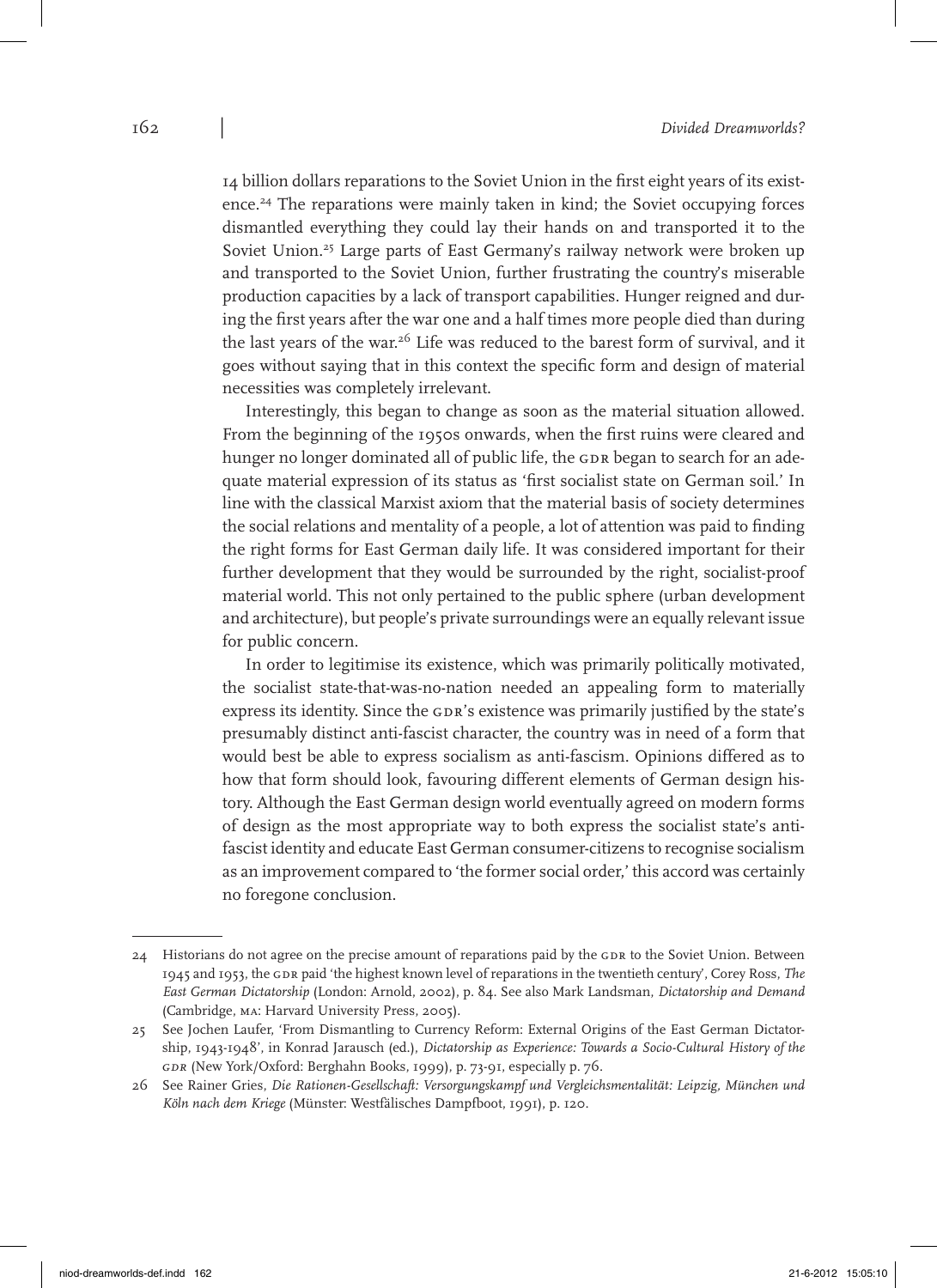Designer Mart Stam, Dutch by birth but having lived and worked an important part of his life in Germany and the Soviet Union before returning to the Netherlands in 1934, chose to settle in the eastern part of Germany in 1948 in order to help rebuild the socialist country. As a close colleague of Le Corbusier and Gerrit Rietveld, Stam deemed a Bauhaus inspired, modernist line of design the most appropriate way to underline and express the GDR's socialist character. He not only regarded modernism's straight lines and lack of ornamentation as the most appropriate symbols for socialism's classless society, but he also recognised modernist architecture as the most practical solution for the GDR's massive housing problems. These views were widely shared amongst professional designers and other East German intellectuals, but there were powerful antagonists as well, the most important of whom was undoubtedly Walter Ulbricht – until 1950 Deputy Chairman of the Council of Ministers of the GDR, from 1950 General Secretary of the Central Committee of the *Sozialistische Einheitspartei Deutschlands* (SED).

Ulbricht, who had been a woodworker before becoming a professional politician, was inspired by the neoclassicist style and tradition he had encountered during his years in exile in the Soviet Union under Stalin. Just like in the Soviet Union, he favoured forms in which national traditions were 'respected, integrated, and enhanced,'27 and he considered what he called 'proletarian classicism' to be the most appropriate socialist form. He denounced modernism for uprooting national heritage and denying the real meaning of art, reducing everything to its form.<sup>28</sup> At the sED's third conference in July 1950 a declaration of war was waged against what was called 'formalism' in art and architecture. Formalism, the pejorative and official designation for Bauhaus' modernist principles, was regarded as 'the outcome of "cosmopolitanism", of capitalism, and of the "cannibalistic" teachings of the imperialist [American] war-mongers.'29

Although Ulbricht, representing the GDR's central leadership, did not favour modernist design, it continued to be a very popular style amongst East German designers, and Mart Stam's career continued to show an upward line.<sup>30</sup> In 1952, he organised an exposition on '*Industriewaren von Heute*', choosing the displayed objects from amongst 'a sea of kitsch<sup>'31</sup> – an indication that the struggle between

<sup>27</sup> Anna Minta, 'The Authority of the Ordinary: Building Socialism and the Ideology of Domestic Space in East Germany's Furniture Industry', in Mart Kalm and Ingrid Ruudi (eds.), *Constructed Happiness: Domestic Environment in the Cold War Era*, Estonian Academy of Arts Proceedings, 16 (2005), p. 102-117.

<sup>28</sup> Ibid.

<sup>29</sup> Ibid., p. 106.

<sup>30</sup> Stam was respectively rector of the Academy of Arts and *Werkkunst* in Dresden (1948), Rector of (East) Berlin's Academy for Applied Art (1950), and founder of the Institute for Industrial Design in Berlin (1950).

<sup>31</sup> Horst Oehlke, 'Design in der DDR', in Regine Halter (ed.), *Vom Bauhaus bis Bitterfeld: 41 Jahre DDR-Design* (Gießen: Anabas Verlag, 1991), p. 75.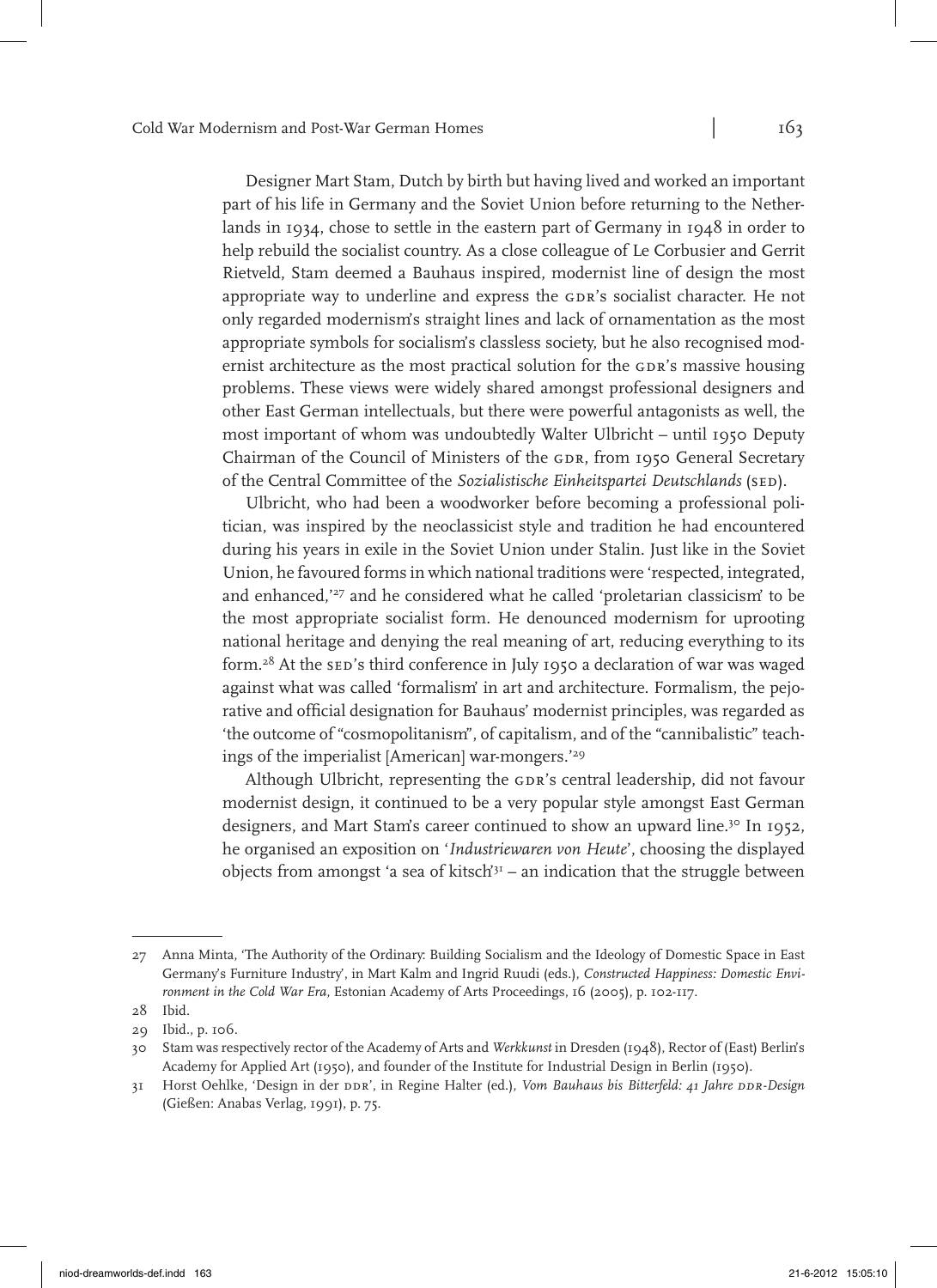modernism's protagonists and opponents was not decided yet, and was still being fought feverishly.

At about the same time, West German designers and journalists, educators and state officials started to intensively promote modern design. New or re-established institutions like the new German *Werkbund*, the government agency *Rat für Formgebung* (German Design Council 1951) and the *Hochschule für Gestaltung Ulm* (Ulm Institute of Design 1955), an official successor of the Bauhaus school, reinterpreted the modern design tradition as an expression of a specifically German and at the same time anti- or post-fascist humanist cultural idealism. The public discussion about questions of interior design expressed the difficult search for a new identity adapted to the political and social conditions of life in post-war West Germany. For architects and designers the aesthetic appearance of everyday objects was the main post-war challenge. At stake was the need to finally find the right way of modernising the country. For these professionals, the 'good form' of domestic things was an explicitly moral issue, for neither the pathos-driven irrationalism of the Nazis nor capitalist materialism should shape the modern West German society in the making.<sup>32</sup>

Already in September 1951, the West German political magazine *Der Spiegel*  paid attention to what it perceived as a disparity between the new forms created by interior designers and the taste of the average customer. Contrary to the functional, Bauhaus-inspired pieces of the former, many consumers seemed to favour curved lines and types of furniture that professional designers ridiculed as 'Gelsenkirchener Barock'.33 Different professional institutions, such as the building society *Neue Heimat* and the programme for social housing, began to experiment with ways to actively shape West German consumer taste, which they deemed misguided, in order to convince them of the advantages of modern furnishings instead of the traditional opulent designs.

Although the early issues of the West German magazines under scrutiny did not really favour a specific form or design tradition, this began to change as early as 1953 and 1954, when *Brigitte* and *Constanze* published programmatic articles in which they half described, half argued for a general change in decoration styles in favour of a decisively 'modern' orientation. One recurrent line of the argument for modern design during the first half of the 1950s was directly related to the living conditions in post-war Germany. The urgent lack of housing and the decisively smaller floor space of the newly-built apartments compared to bourgeois

<sup>32</sup> See especially Paul Betts, *The Authority of Everyday Objects: A Cultural History of West German Industrial Design* (Berkeley: University of California Press, 2004); Greg Castillo, 'The Bauhaus in Cold War Germany', in Kathleen James-Chakraborty (ed.), *Bauhaus Culture: From Weimar to the Cold War* (Minneapolis: University of Minnesota Press, 2006), p. 171-193.

<sup>33</sup> 'Weg von Tante Frieda', *Der Spiegel*, 26 September 1951, p. 32-33.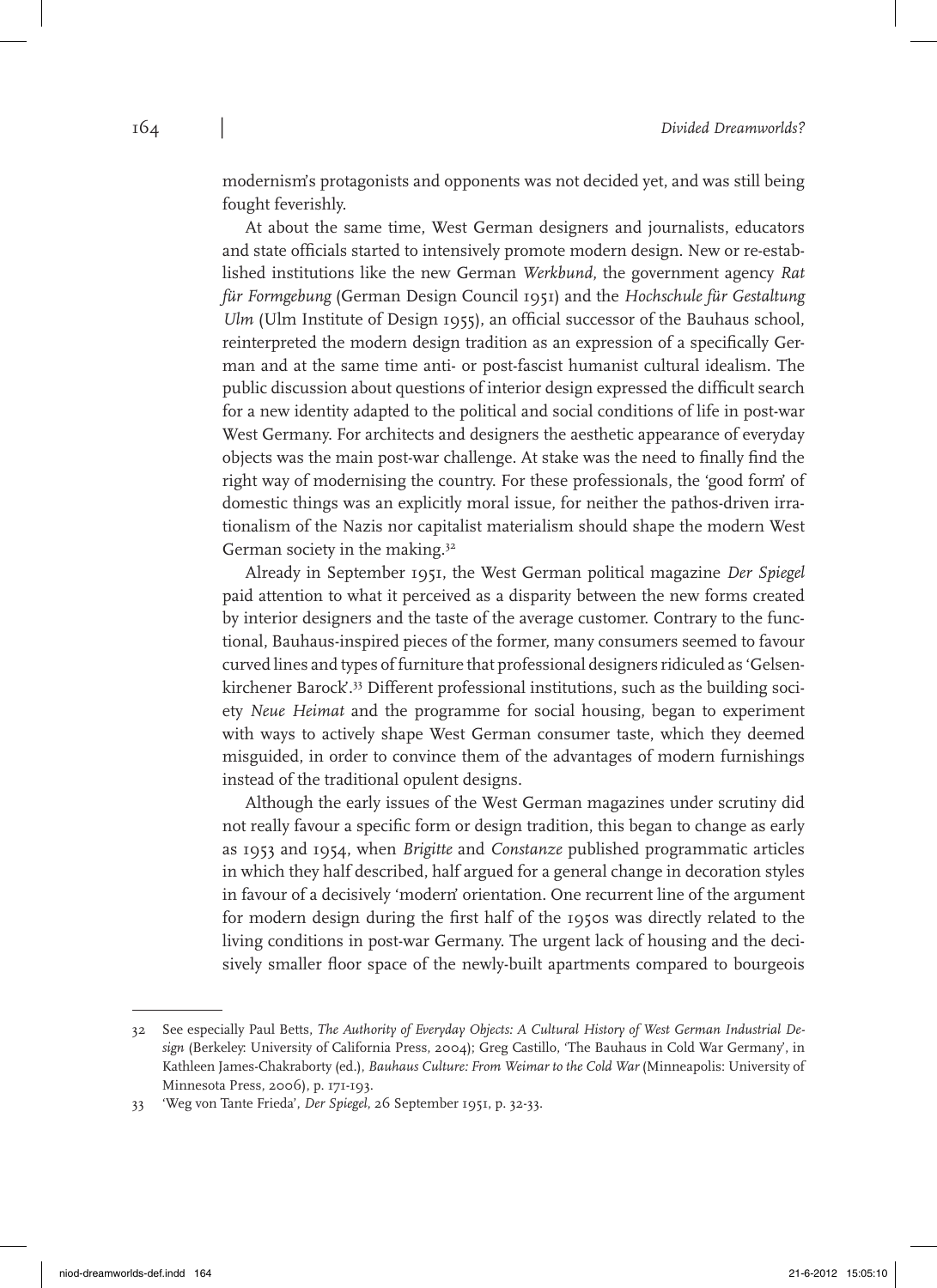standards (50 square meters for a family in the social housing sector)<sup>34</sup> served as a practical and moral argument in favour of modern lines and forms. The overly adorned and oversized historicist furniture, so it was argued, just did not fit in any more. Even more so, the material and spatial constraints that strongly added to the fervour with which modern design was welcomed back were transformed into a virtue. It was argued that West Germans were morally obliged to give up the old dreams of bourgeois representation to achieve a simpler, more honest but also more comfortable and in the end more egalitarian way of life.35

With modernist design starting to become popular in West Germany, its East German proponents lost terrain. The political and economic Cold War between the two blocs was at its apex, and the GDR needed to clearly demarcate itself from its national twin and political opponent. When in 1953 the East German national exhibition *Besser Leben – schöner Wohnen* (Live better – Dwell beautifully) was organised, a strong plea was made for a design that was to derive its main source of inspiration from the workers' and farmers' traditions. The organisers consoled the public that there was no need to shy away from ornamentation and in a so-called *Schreckenskammer* (chamber of horrors) the dreadfulness of modernist design was presented. At that time Mart Stam decided to leave the country. In 1953, he moved to Amsterdam.

Interestingly, this incident is not mentioned in the all-embracing, detailed history of East German design, *Gestalten für die Serie: Design in der DDR* 1945-1988, written in 1988 by East German designer Heinz Hirdina.<sup>36</sup> An equally remarkable omission is Hirdina's complete negligence of the Soviet Union's influence on East German design-politics, which is well documented. When Stalin died in 1953, Ulbricht lost an important ally in his battle against modernism and his defence of ornamentation. Khrushchev took a completely different stance where it concerned the material reconstruction of the socialist countries. He reproached the building industry for not using standardised, prefabricated concrete constructions, and architects for continuing 'to adorn apartment block's with extravagant decorative details.'37 His plea for standardisation (which was primarily motivated by economic considerations) had a deep and lasting influence on design throughout the socialist bloc, including the GDR.

In 1956, two design-related journals were established in the GDR: one explicitly aiming at people who were (professionally) interested in design, *Form und* 

<sup>34</sup> Adelheid von Saldern, 'Von der "guten Stube" zur "guten Wohnung": Zur Geschichte des Wohnens in der Bundesrepublik Deutschland', *Archif für Sozialgeschichte* 35 (1995), p. 227-257, 233.

<sup>35</sup> 'Warum denn so verschnörkelt?' *Constanze* 3 (February 1953), p. 48-49.

<sup>36</sup> Heinz Hirdina, *Gestalten für die Serie: Design in der ddr 1949-1985* (Dresden: veb Verlag der Kunst, 1988).

<sup>37</sup> Greg Castillo, 'East as True West: Redeeming Bourgeois Culture, from Socialist Realism to *Ostalgie*', *Kritika* 9 (2008) no. 4, p. 764.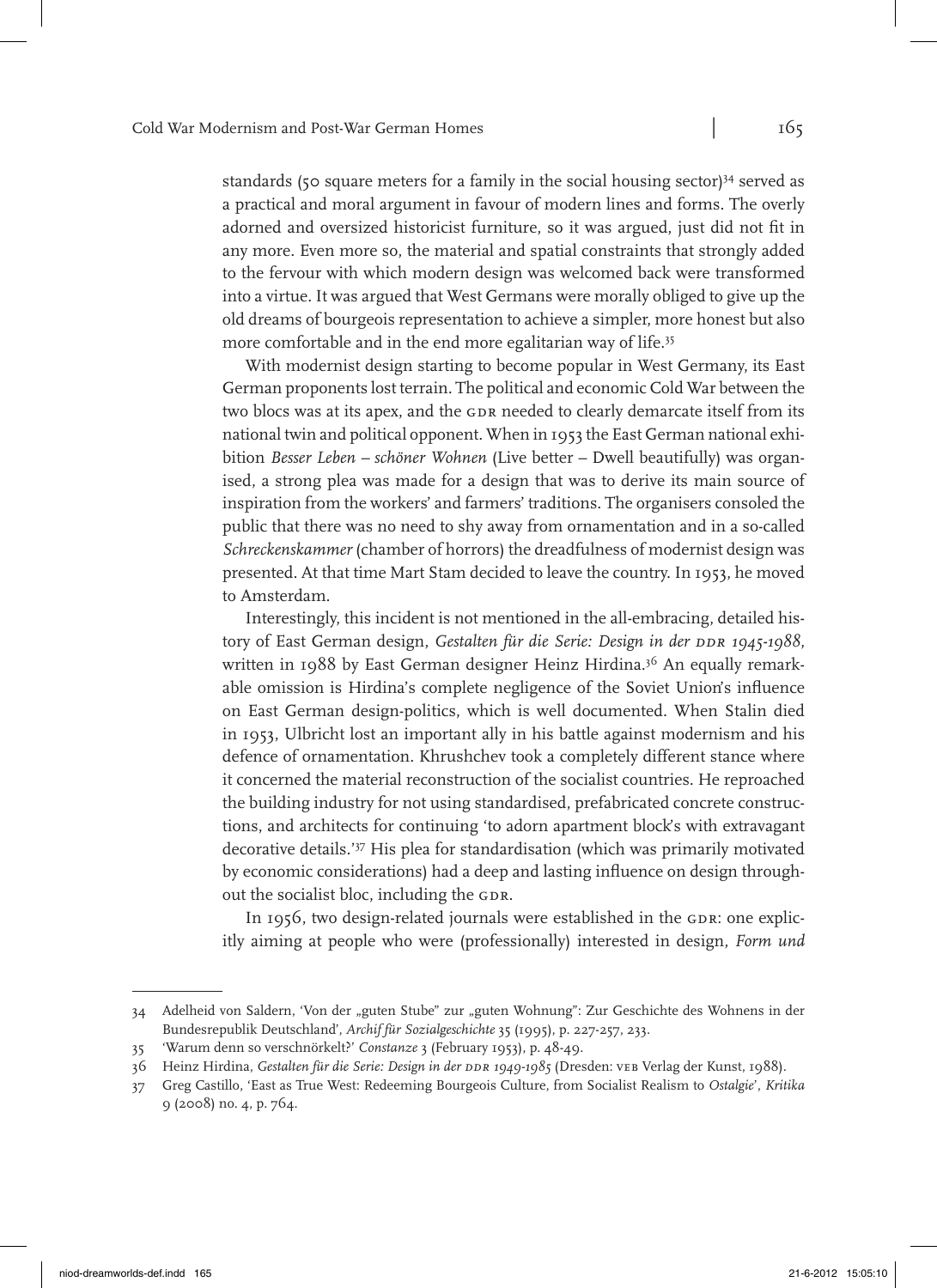*Zweck*, and a popular home-decorating journal, *Kultur im Heim*. *Form und Zweck*'s first issue clearly shows the direction in which East German form and design would develop. Its pleas for a 'simple, space-saving (…) parsimoniousness,' its battle against kitsch, and against 'capitalist mass production's' attempts to 'cheaply produce goods that look expensive' indicate the strong preference for modernism's basic assumptions, practices and principles the journal shared with its popular colleague. $3^8$  Hardly two years after Stam left the GDR in disappointment, the officially state-supported perspective on design in the GDR was dominated by modernist forms and lines – both in architecture and in the production of consumer goods and household objects.

In the GDR the aim was to educate East Germans. They were to become so enlightened that they would internalise social and political needs and objectives to the extent that these would guide their taste preferences, instead of whimsy considerations on fashion. In West Germany the rationality of consumer choice was a theme promoted by journalists in many ways and on many terrains, targeting especially the post-war housewife.39 But the rhetoric devices the magazines' advice pages used to convince West Germans of the advantages of modern design differed from the East German discourse. The presentation of rational and moral arguments was frequently combined with a method of playful seduction reflecting the need to negotiate between existing, still mostly conservative, style preferences and the new vision of the modern world of dwelling. The message's tone was different on both sides of the German-German border: in West Germany consumers were not only convinced of but also seduced towards modern forms, using advertising methods of persuasion, for instance by claiming 'To have no money – that is very modern' or by using headlines reminiscent of advertising slogans: 'That's how dwelling becomes fun!' In the GDR, on the other hand, 'the proper form' did not need to be sold by presenting it as 'actually very fashionable.'40 East Germans simply had to become so enlightened that they, as good socialist citizen-consumers, would come to accept right forms as such.

Another difference concerns the labelling. Whereas 'modernism' and 'Bauhaus' were frequently used terms in the West, they were not referred to openly in the GDR. There, the preferred style was described in great detail, constantly referring to 'the basis of an object's beauty is its practical function,' thus clearly depicting modernist forms without ever mentioning this as such – Bauhaus remained

<sup>38</sup> *Form und Zweck* (hereafter *FuZ*) 1956-1957, p. 13.

<sup>39</sup> See Erica Carter, *How German is She? Postwar West German Reconstruction and the Consuming Woman* (Ann Arbor: University of Michigan Press, 1997).

<sup>40</sup> 'Wie modern sind wir eigentlich?' *Brigitte* 6 (March 1954), p. 4-6, and 'So macht das Wohnen Spaß!' *Constanze* 20 (September 1954), p. 102-103.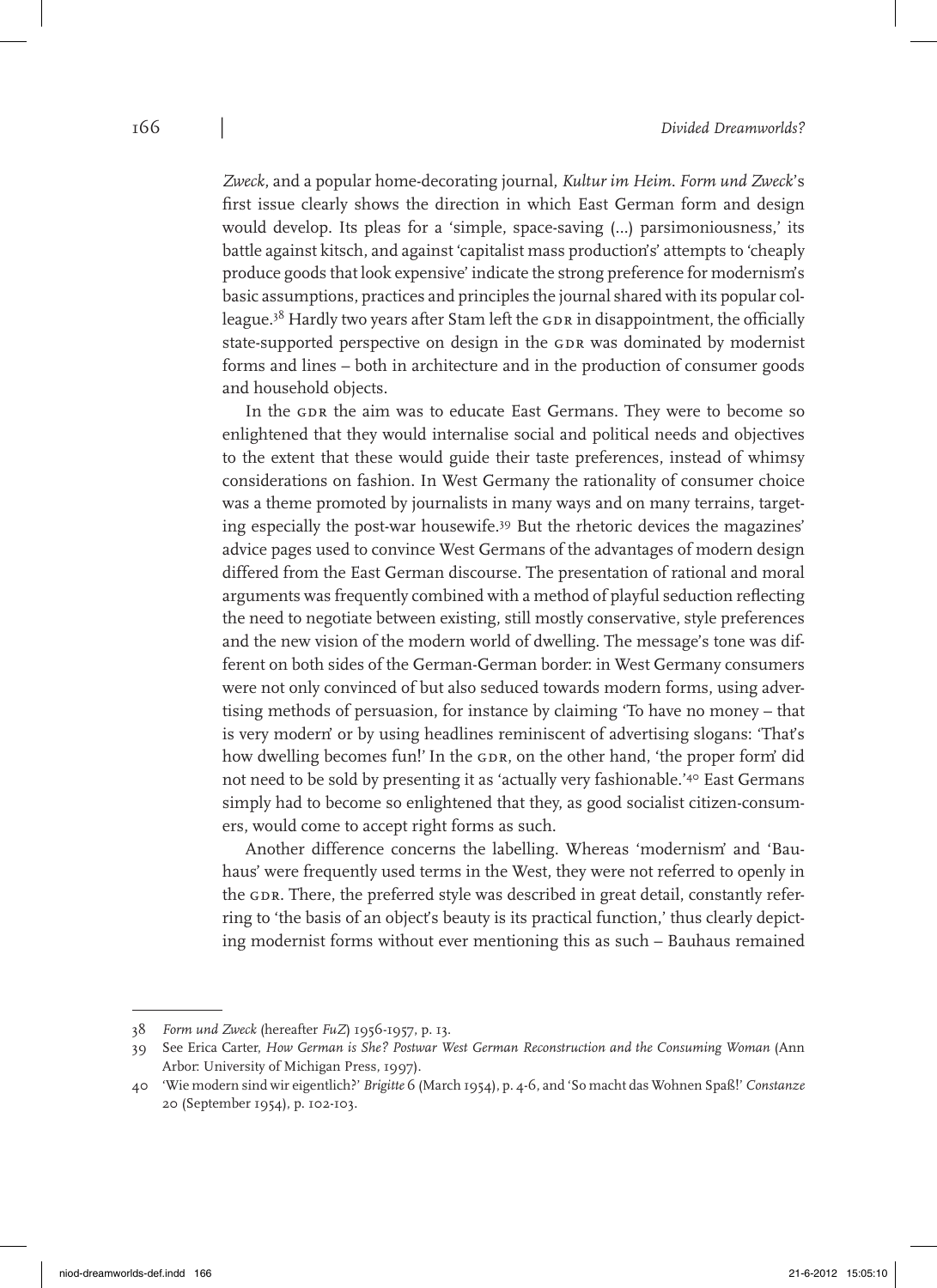the style 'that did not dare to speak its name.'41 Its East German heirs referred to their style as 'functionalist', while their opponents called it 'formalist'. The taboo on directly referring to the Bauhaus tradition as a source of inspiration was certainly a reaction to the style's ideological appropriation by the Western world. Once living and working in the us (from 1937), Walter Gropius started to ideologically reframe Bauhaus design, depicting it as an essentially democratic and anti-totalitarian form, belonging to the West. When the West German Academy of Design in Ulm, founded in 1955 with the support of Max Bill, a former Bauhaus student, was presented as the successor of Bauhaus,<sup>42</sup> this provoked East German designers to invent new labels and adapt different interpretations to a (common) German design tradition.

These differences notwithstanding, it is clear that both Germanies, contending with comparable problems and objectives, acknowledged comparable forms, using comparable arguments and rationales. On both sides of the German-German border thrift was recognised as the main ethical as well as aesthetic imperative, and journalists in East and West came to vehemently promote a frugal interior decoration in an educational tone. Below, we will describe both the forms of interior decoration and the didactics with which these were combined, and we will show that both in the GDR and in the West the stern enlightenment was combined with a mild understanding for those who 'had difficulties to get off the image of an ostentatious bedroom in the old style.'43

### **Educating the German Dweller**

Comparable forms of design were embraced by designers in both German states, and in both states they were used to the same end: to demarcate the break with the fascist past, to instruct German citizen-consumers not to be seduced by the reactionary, false promises that had characterised national socialism, and to build up a better society.44 Both in West and in East Germany, modernism was regarded as an appropriate way to re-educate the population towards a more egalitarian and enlightened stance on material culture. The conspicuously frequent use of the first person plural 'we' ('we are modern,' 'our lifestyle' etc.) signals how clearly

<sup>41</sup> Greg Castillo, 'East as True West: Redeeming Bourgeois Culture, from Socialist Realism to *Ostalgie*', *Kritika* 9, no. 4 (2008) p. 747-768.

<sup>42</sup> Greg Castillo, 'The Bauhaus in Cold War Germany', in Kathleen James-Chakraborty (ed.), *Bauhaus Culture*. See also Paul Betts, 'The Bauhaus as Cold War Legend: West German Modernism Revisited', *German Politics and Society* 14 (1996), p. 2, 75-100.

<sup>43</sup> 'Möbliere sparsam – auch im Schlafzimmer! Die Schönheit in der Ecke', *Constanze* 14 (July 1954), p. 90.

<sup>44</sup> On the relation between kitsch and reactionary politics (with a link to national socialism) see Lothar Kühne, *Gegenstand und Raum: Über die Historizität des Ästhetischen* (Dresden: veb Verlag der Kunst, 1980), p. 218-220.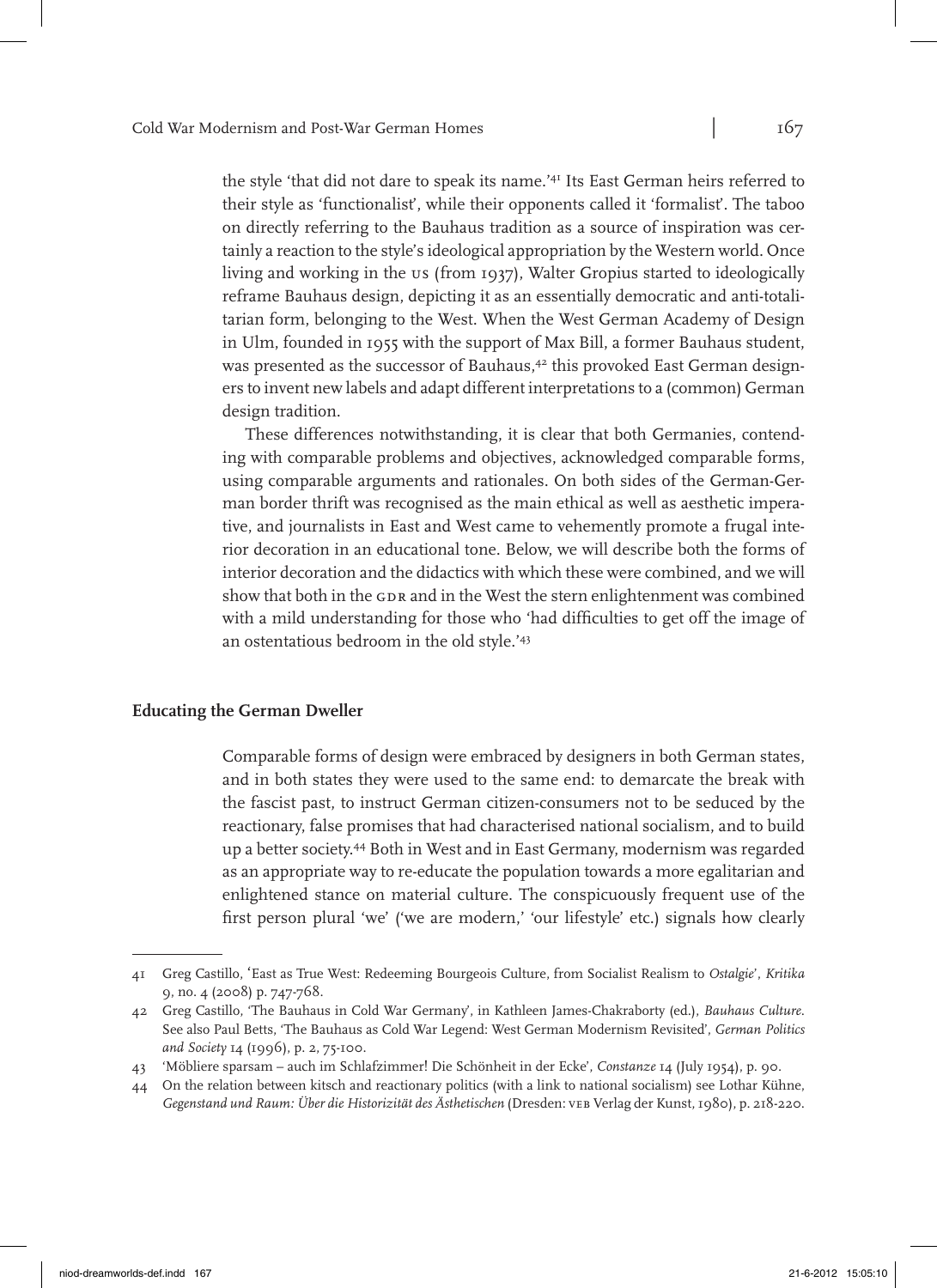the seemingly banal theme of interior decoration was linked to a search for a collective identity. The two non-national German societies searched for something ideally all their respective citizens would have in common. There are two reasons why especially modern lines and forms were deemed appropriate to realise both countries' new beginnings. The first has to do with the relation between modernism's unadorned and simple characteristics, which made it an appropriate style to stress the socially inclusive politics both countries strove for, albeit embedded in different overarching political programmes. The second reason why modernism was used to connote and express hopes for a better future is that the frugality and functionalism of its forms stood for a pragmatic rationalism with which to solve the problems of post-war life and embark on a journey to a better future.45

Until roughly 1957, the concept of *moderne Wohnkultur* in West Germany clearly combined these two motivations: First, the desire to start anew and distance oneself from a generally 'bad past' by aesthetically fashioning the longed-for better living conditions as counter models to pre-war bourgeois and authoritarian values; second, the conviction that this new culture of material well-being would also have to be one of social egalitarianism. The importance of cultural renewal in the home, even in times when most people still could not afford to buy new furniture at all, is reflected in repeated articles on how to remove the embellishments of the 'huge and ornate pieces of furniture' one had inherited or bought for a low price. The 'cold pomp' of turn-of-the-century furniture, the epitome of false ideals of social grand-standing, proved quite easy to get rid of, resulting in simple, modest and very convenient pieces that were in line with the *Zeitgeist* and could easily be combined with other pieces.46

Although West German ideas of the aesthetic modernisation of everyday life were explicitly presented as being part of a broader Western development, America appears to have been a very present but also largely ambivalent example. Albeit clearly the epitome of a modernised country, it was sometimes seen as a positive model whereas at other times it was deemed too different and remote from post-war West German realities. Not surprisingly, the Western countries that were referred to as model-states of modern design were above all the Scandinavian countries with their strong social-democratic and egalitarian political tradition, especially Denmark and Sweden. They showed that the ideal of a low-key, egalitarian modern interior design could successfully be combined with widespread

<sup>45</sup> This belief in rational and technical solutions was certainly a tendency common to many post-war societies. On Britain, see Becky Conekin, Frank Mort and Chris Waters, 'Introduction', in Becky Conekin et al. (eds.), *Moments of Modernity: Reconstructing Britain 1945-1964* (Londen/New York: Rivers Oram Press, 1999), p. 1-21.

<sup>46</sup> 'Himmel, wir haben geerbt', *Brigitte* 4 (1953), p. 4-5; 'Schnörkelmöbel sind kein Unglück: Die Säge schafft's', *Constanze* 7 (March 1954), p. 88-89.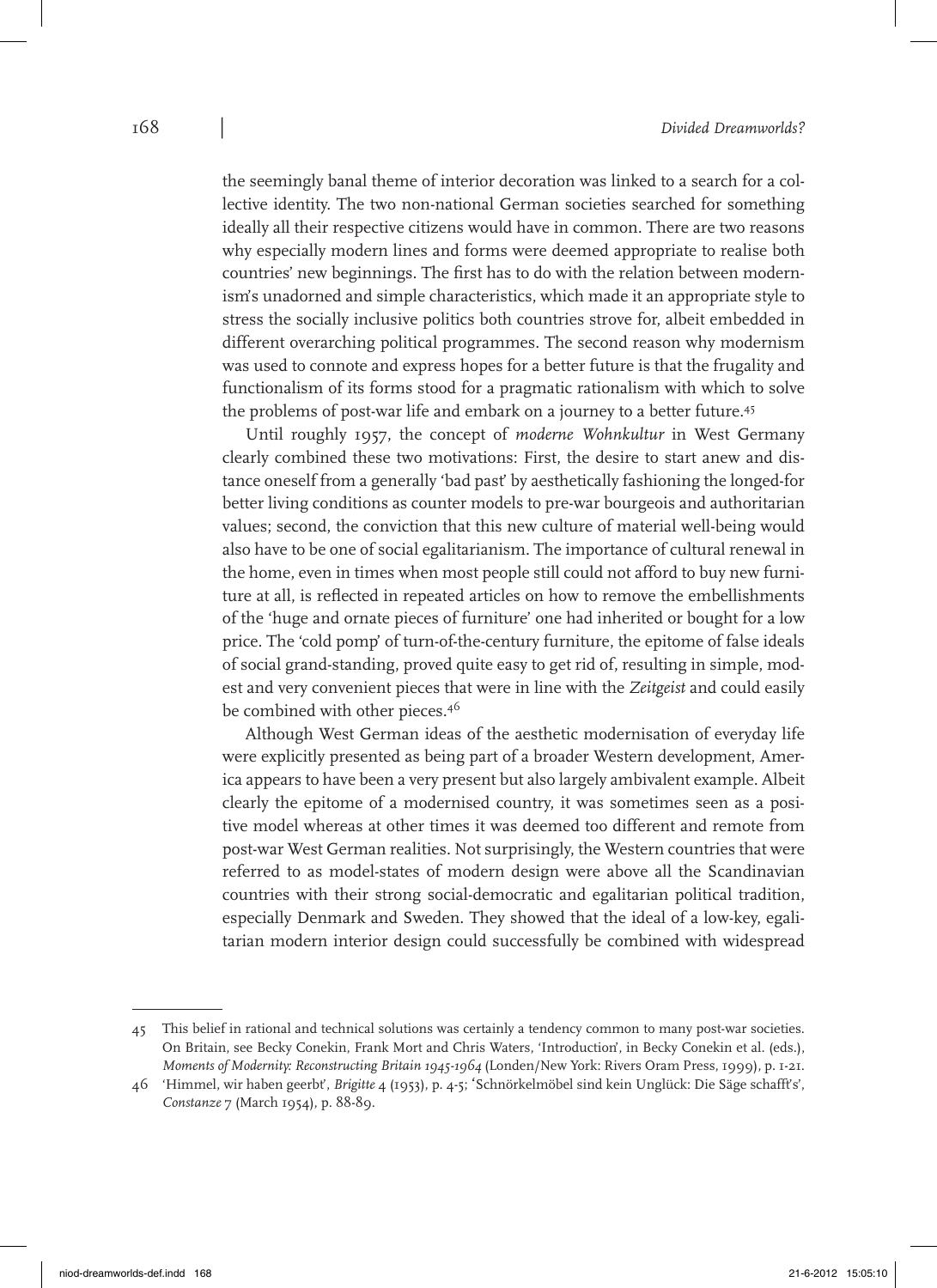German ideas of homely comfort and modesty.47 Interestingly, the Scandinavian countries were also referred to as positive models in East German design literature and journals, be it at a later date.

During the first two decades after the war the design literature in the GDR is characterised by a fierce and outspokenly idealistic and educational rhetoric in which, although fascism and national socialism are hardly referred to explicitly, the shadows of the country's dark past are clearly discernible. Incessant are the reminiscences and friendly paternalistic attempts to re-educate the population not to fall for the 'lamentable *Repräsentationssucht*' that characterised the '*Wolfsgesetzen des Kapitalismus*,' the horrible results of which were well known. Until the founding of the gdr, the (East) German population was said to have lived in the 'mental vacuum' that characterised life in capitalist societies, which they were accustomed to 'fill' with 'primitive, unconscious, emotional, and psychic calls' for kitsch,48 or with

artificially artistic design, the contents of which bear no relation whatsoever with reality, because it is filled, not with real emotional value, but with sentimentality, and because its missing expressive power is replaced by erotic, politic, religious or other fantasy-incentives.49

In the new socio-political circumstances, people's material surroundings were 'much more than just a shield, a skin, or our life's visual scenery,' with which they used to superficially saturate the emptiness that characterised their former existence. In socialist societies, material goods were the actual result of human effort and they should therefore be recognised as 'part of our essence, which develops with us and through which we find ourselves, realize ourselves.'<sup>50</sup>

East Germans thus had to learn to recognise the extent to which their taste preferences still testified to the 'habits from the capitalist world, rooted in obsolete concepts, that remain relatively stable for a long time.'51 Misleading and recurrent mistakes were the desire for objects whose appearance was meant to impress, or objects whose form disregarded contemporary life and circumstances. They were often entwined in kitschy-looking objects. This label applied to all objects whose outer form promised an alternative to present-day life, especially newly made, old-

<sup>47</sup> For America see 'Blick nach innen', *Constanze* 13 (June 1953), p. 56-57; for Denmark and Sweden' 'Bitte gucken Sie rein! So sieht ein dänisches Haus aus', *Constanze* 3 (February 1954), p. 55; 'Das fiel mir in Schweden auf', *Constanze* 19 (May 1956), p. 142-143; Dieter Conrads, 'Die Nächsten kennt man am wenigsten/Schwedische Eindrücke', *Brigitte* 22 (October 1954), p. 8-9.

<sup>48</sup> *Kultur im Heim* (further referred to as *KiH*) 6 (1968), p. 6.

<sup>49</sup> *KiH* 6 (1968), p. 5.

<sup>50</sup> Idem.

<sup>51</sup> *KiH* 6 (1968), p. 4.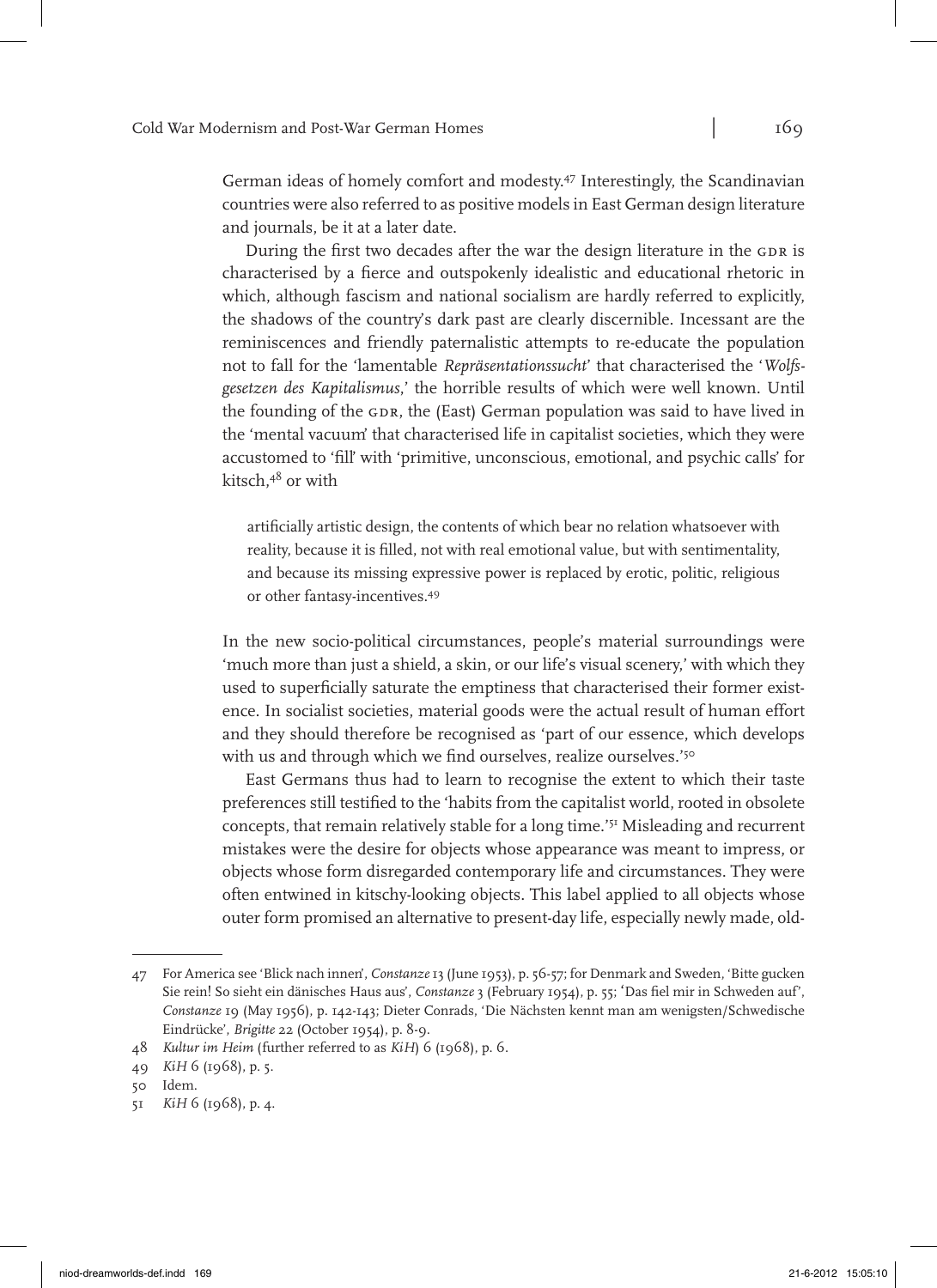looking objects. Equally dishonest were objects whose function was hidden behind an irrelevant decoration; they not only renounced their primary aim to serve a specific goal but also their origin, because their appearance suggested another area of production than the one in which they were actually made. A comparable critique pertained to richly decorated objects, whose adornments did their utmost best to disguise their industrial origins. People who preferred to be surrounded by such things were actually trying to escape from the times in which they lived.

These points of departure formed the basis of East German designers' search for forms that expressed contemporary, industrial means of production, and that were in line with the innermost functions and aims of the products concerned. All this was to be done as economically as possible, because the available means were to be used in a sensible and responsible way. Thrift thus became a leading principle for design in the GDR; it was an important virtue – not just for purely economic reasons (the amount of money, raw materials, and manpower that were used during production), but also from a more qualitative perspective. Uneconomically designed objects tended to overwhelm and belittle their users,<sup>52</sup> and because an object's appearance should be subordinate to the people who were to use it, its ideal form was to resemble a wrapping or cover. Then the object could show what it was meant for: for closing, sealing and covering (technical) functions.53 This perspective gave rise to an economically inspired, rigidly functionalist aesthetics, in which objects with straight lines and angles were preferred to rounded or curved forms. Rational, functional, enlightened, in accordance with present-day reality, no deceit, no insincere seduction, mutual alignment, and as economical as possible: those were East German design's main tenets. Taste was to be subordinate to reason. If a form was right, one could learn to appreciate it.

At least until the 1960s, an educational approach in many ways comparable to the East can be found in most of the West German design guidebooks. Just like in the GDR, the West German design literature does not openly refer to the national socialist past, which it is trying to disassociate itself from. There were two main discursive strategies with which the design literature connected the promotion of a modern style to the idea of a break with the past. The first one consisted in establishing an associative link between the German bourgeois culture of the turn-of-the-century and national socialism and the detested values it represented. For instance in May 1954, when *Brigitte* celebrated the asymmetrical and organic aspect of post-war modern interior design (later to be called *Nierentisch*), it declared 'we are not so fond of the square-cut any more, like we used to be years ago.' The broader political implications of this statement only become obvious in the German version, where both the word *eckig* (square-cut) and *zackig* are used,

<sup>52</sup> See for instance *KiH* 1, no. 3 (1971), p. 1.

<sup>53</sup> Hirdina, *Gestalten für die Serie*, p. 58.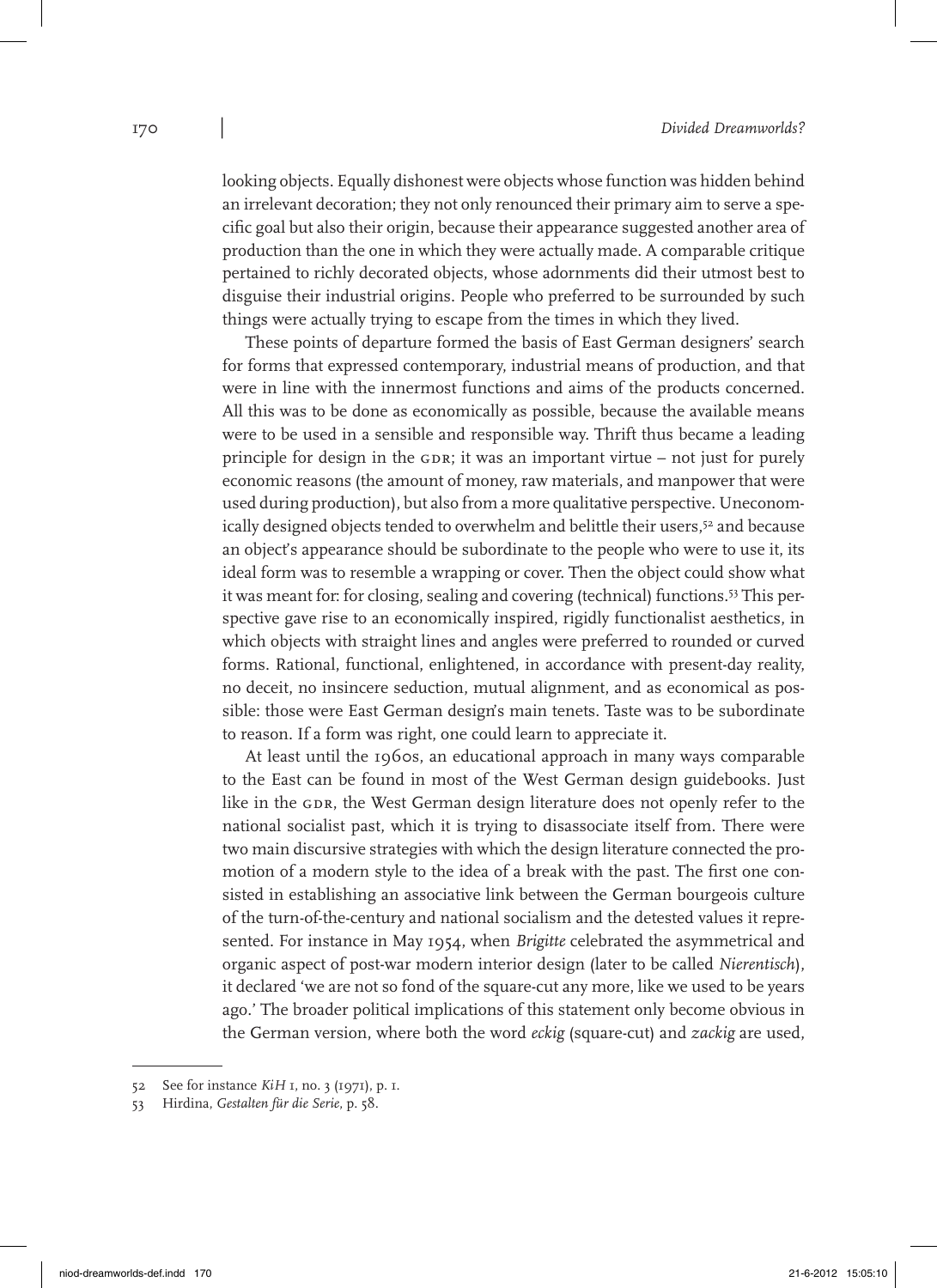a combination of words clearly associated with militarism. The growing tendency to emphasise the light, fresh and cheerful characteristics of the shapes of tables and lamps seemed to express the wish to distance oneself not only from ideas of weighty German *Kultur* and bourgeois representation but also from the shadows of the recent past more generally.54

The second discursive strategy relied on the already mentioned reinterpretation of Bauhaus modernism as being clearly anti-totalitarian and thus anti-fascist. The story of Bauhaus designers having to leave Germany under the Nazis was popularised, producing the common-sense idea that the development of modern design had more or less come to a halt.55 This was in fact at best a half-truth since the matter-of-fact style which owed a lot to the Bauhaus tradition had in many ways been taken onboard and promoted by official institutions of the Third Reich.<sup>56</sup> But then, this part of the legacy of modern design was quite consistently concealed in West German public discourse, whereas in the East the problem was solved by rhetorically opposing the Bauhaus legacy, which had initially been interpreted as a capitalist aberrance.

Referring to the *Werkbund* tradition, West German designers frequently emphasised that the human being had to be the central purpose of all the objects in a home instead of regarding the things themselves as the purpose of everyday human activity – as was supposedly formerly the case. Sometimes ideas of the 'good form' of objects (forms that reflect their purpose in a timeless and universal manner) were explicitly combined with visions of a 'uniform "society",' for instance in the advice manual *Die schöne Wohnung*, which saw its sixth revised edition in 1952 having continuously been reprinted since 1931.57 But mostly, authors highlighted the individual aspect of interior decoration: 'There are no recipes for apartments, because we are too different from one another.'58 This emphasis on individuality did not mean however that there were no aesthetic standards according to which a 'better' or a 'worse' taste could be determined. The often cited ideal period (and style) of 'good dwelling' was not by coincidence the *Biedermeier*, a time before industrialisation and the advent of historicist furniture fashion. Good form took on the values already present in the *Biedermeier* era:

<sup>54</sup> 'Versuchen Sie es doch mal schräg', *Brigitte* 11 (2 May 1954), p. 8-9.

<sup>55</sup> See for instance 'Ein Mann ist erschüttert: Walter Gropius kam heim', *Der Spiegel* 16 August 1947.

<sup>56</sup> Joachim Petsch, 'Möbeldesign im Dritten Reich und die Erneueurng des Tischler-Gewerbes seit dem ausgehenden 19. Jahrhundert', in Sabine Weißler (ed.), *Design in Deutschland 1933-45*: *Ästhetik und Organisation des Deutschen Werkbundes im Dritten Reich* (Gießen: Anabas-Verlag, 1990), p. 42-55; Sabine Zentek, *Designer im Dritten Reich: Gute Formen sind eine Frage der richtigen Haltung* (Dortmund: Lelesken Verlag, 2009). See as an example of the Nazi rhetoric on simple furniture August Grosskinsky (in co-operation with the Deutsche Arbeitsfront), *Schönheit des Wohnens: Ein Bildwerk über deutsche Wohnmöbel* (Freiburg 1941).

<sup>57</sup> *Die schöne Wohnung*, commented and arranged by Gudio Harbers (Müchnen: F. Bruckmann, 1952), p. 5.

<sup>58</sup> Traute Tschirwitz, *Betrifft Wohnung* (Recklinghausen: Paulus Verlag, 1954), p. 8.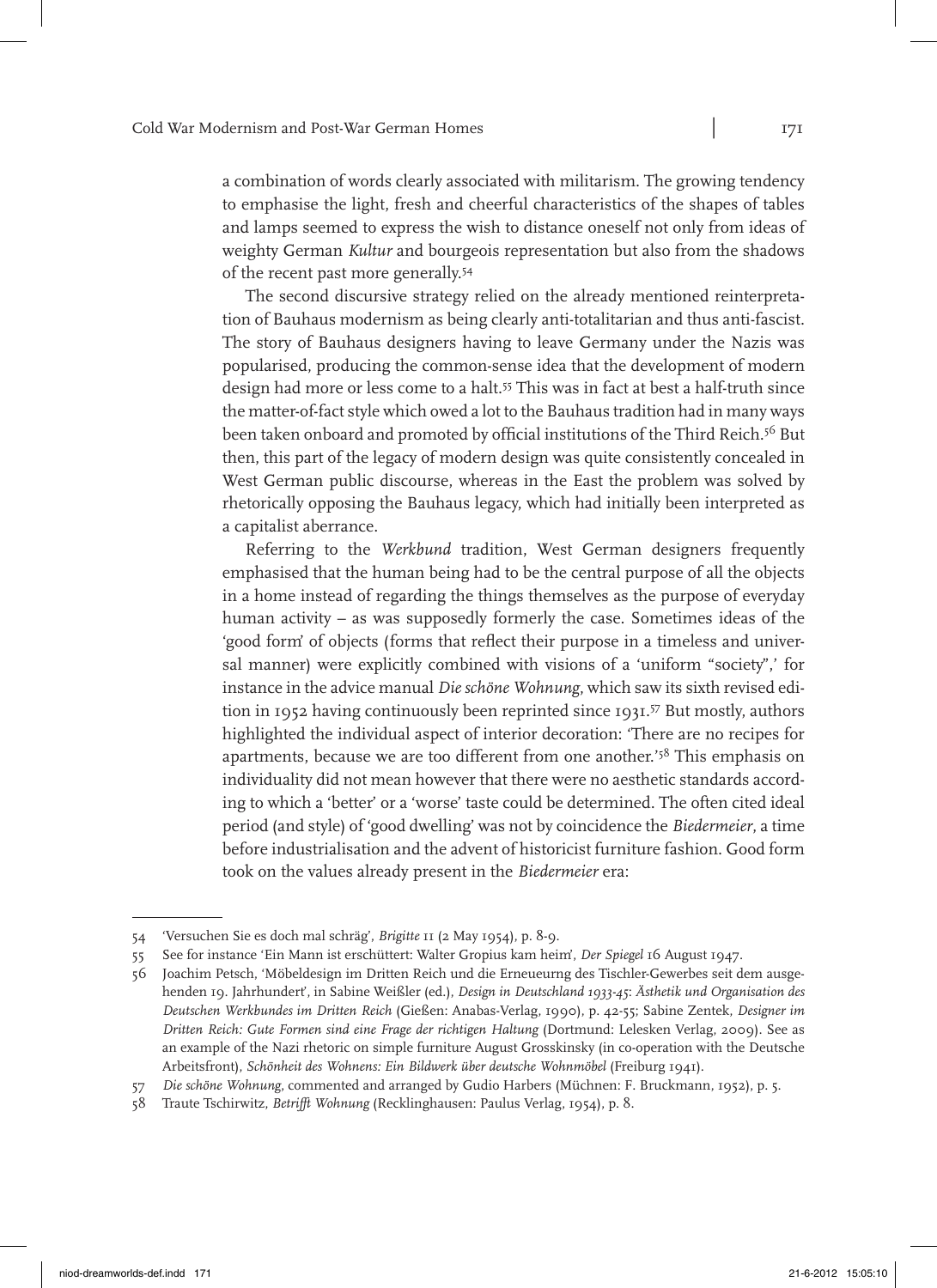This is good, modern furniture: honest and simple, purposeful and beautiful, appropriate for the material and construction. They will be recognised as good even in a hundred years.59

The so-called *Stilmöbel*, the post-war equivalent of nineteenth-century stylistic historicism, were seen as the incarnation of bad taste, just as was said of their turn-ofthe-century predecessors. They imitated historical styles in an artificial way, or so the argument went, and therefore pretended to be what they were not, namely old, handmade of expensive wood, thereby in turn helping their owners or potential buyers to pretend being something they were not: rich and bourgeois or even aristocratic. Time and again designers deplored that many people still stuck to their old habits, misunderstanding the purpose of things as being representational, instead of useful, filling their apartments with too many pieces of furniture and 'superfluous civilisation stuff.' Such people had not understood that 'our way of life has fundamentally changed and that a new spirit is searching for new forms,' they had not understood that furniture was there for people and not the other way around.<sup>60</sup>

Comparable arguments were brought to the fore in the GDR. Just like its West German counterparts, the East German design community warned consumers not to be 'owned' by their possessions. The main difference between the two was that in the GDR the reprehensible bourgeois aesthetics were regarded as an essential part of capitalism. Following Marx' idea on the fetish relationship between people and objects, East German readers had to understand that their preference for fashionable, so-called 'chic' things actually conveyed a form of alienation that characterised life in capitalist societies. In these societies, the urge to obtain ever more possessions went hand in hand with growing rivalry between men, and there was no room for sincere relationships between people. 'The constitutive moment of bourgeois enjoyment (*…*) is exclusiveness, the exclusion of others,' according to the East German philosopher Lothar Kühne in his book on aesthetics.<sup>61</sup> Aesthetics and taste were to be the result of a well-balanced rational analysis. Existing and past-time preferences were deemed irrelevant, except as a starting point for further clarification and enlightenment.

In order for East German consumers to recognise the right material entourage, they had to learn how to align their tastes and desires with what was considered to optimally serve society's further development. A match between personal taste and society's needs was only possible if people would learn to recognise communal

<sup>59</sup> Ibid., p. 32.

<sup>60</sup> Walter Pause and Peter Eggendorfer, *Heim nach Maß: Heitere Lektionen über modernes Wohnbehagen* (München: Max Wittkop, 1958), p. 14 and 28.

<sup>61</sup> Lothar Kühne, *Gegenstand und Raum: über die Historizität des Ästhetischen* (Dresden: Verlag der Kunst, 1980), p. 186.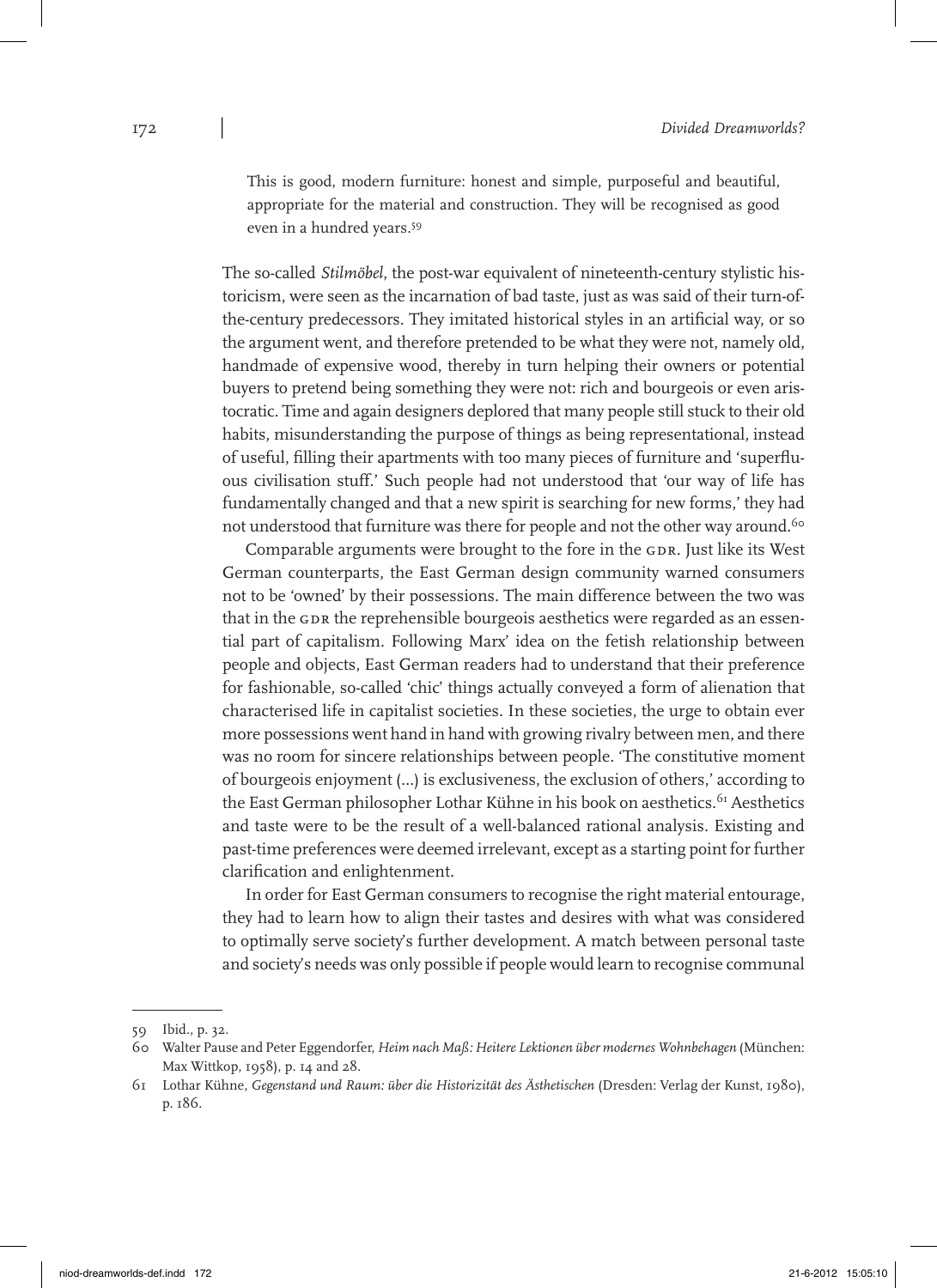interests as their own. This was to be accomplished by constantly training them to give up their acquired habits, primary impulses and individual desires, and to ask themselves how these related to the needs of the greater social context. The main instrument to achieve this was the power of reason.<sup>62</sup>

In order to help East German citizen-consumers to find 'forms of expression that are *lebensbejahend*, honest and true,'63 social scientists, philosophers and designers studied the relationship between socialism, aesthetics and taste.<sup>64</sup> Their insights were popularised and disseminated by *Kultur im Heim*'s editors to reach and counsel the East German public. Functioning as mediators between the professional design community and East German consumers, the editors explained to East Germans which forms were acceptable and which were not, which living room interiors were to be preferred, and which were to be denounced.

According to the editors, it was 'tasteless, absurd, and kitschy to produce a saltshaker in the form of an animal or mushroom.' What is more: it was even 'inappropriate, and thus superfluous,' to decorate salt-shakers at all.<sup>65</sup> Preferring a fake, old-looking object was wrong, because it was usually not the result of a true understanding of the object concerned. If people's preference for old-looking objects was based on real knowledge (about the object's development, and the era in which it was made and used) it was acceptable, because the proprietor then knew 'that old objects express the destiny of craftsmanship and older generations' taste, that they incorporate a part of the mentality and way of life at that time.'66 If such knowledge and insight were not present, the attractiveness of old-looking objects was merely based on 'immature understandings.'67 People had to learn that their uninformed eye betrayed them when it seduced them to favour objects that in reality were 'unnatural, meaningless, superfluous, unpractical, and overloaded,<sup>168</sup> and 'sugary, false, unreal, plagiaristic, badly faked, functionless, counterfeit.'69

<sup>62</sup> 'Empirical observation is not enough to understand reality in such a way that the essential truth, grasping the total direction of historical movement and development, will be the result. For this, a high level of thinking is needed which can never be accomplished without a scientifically based world view.' Jutta Schmidt, 'Über die Gestaltung des sozialistischen Menschenbildes', *Einheit* 21, no. 11 (1961), p. 1436.

<sup>63</sup> *KiH* 4 (1977), p. 34

<sup>64</sup> See for instance Martin Kelm, *Produktgestaltung im Sozialismus* (Berlin: Dietz Verlag, 1971); Kühne, *Gegenstand und Raum*; Erhard John, *Kultur – Kunst – Lebensweise* (Berlin: Dietz Verlag, 1980); Alfred Hückler et al., *Einführung in die industrielle Formgestaltung: Lehrbrief* (Berlin: Eichenverlag der kdt, 1983); Herbert Letsch, *Der Alltag und die Dinge um uns* (Berlin: Dietz Verlag, 1983); Horst Redeker, *Die klassische Kulturkritik und das Dilemma der Dekadenz* (Berlin: Institut für Angewandte Kunst, 1958); Horst Redeker, *Chemie gibt Schönheit* (Berlin: Institut für Angewandte Kunst, 1959).

<sup>65</sup> Ibid.

<sup>66</sup> *KiH* 6 (1988), p. 27.

<sup>67</sup> *KiH* 5 (1968), p. 1.

<sup>68</sup> *KiH* 1 (1969), p. 49.

<sup>69</sup> *KiH* 4 (1966), p. 22.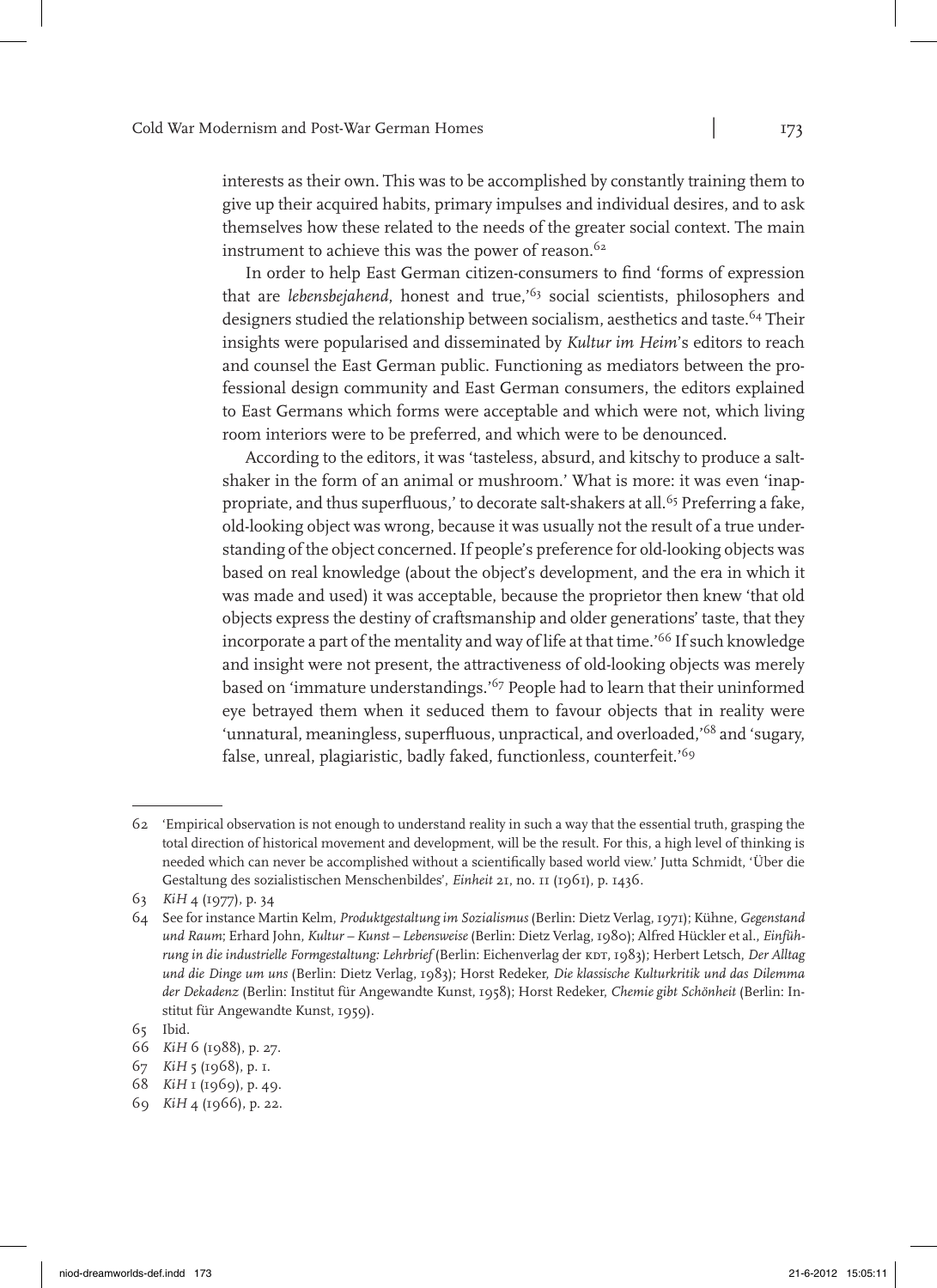Comparable disadvantages and reproaches also applied to objects that were not in line with East German circumstances: objects whose production was extremely expensive, or objects that were adorned in order to be adorned, that attracted attention in order to attract attention, that were different in order to be different, new in order to be new, or objects that derived their assumed beauty merely from the fact that they were supposed to be 'fashionable'. The danger of such taste preferences, according to the editors of the journal, was that too much importance was ascribed to material objects. People were in danger of being dominated by the objects, instead of the other way around.

Although Marxist dialectics assumed that East Germans' tastes would almost automatically develop along the lines sketched above – because 'the enlightened human subject' would inevitably tend to favour 'objects which are in line with his essence' – this appears not to have been the case.70 The frequency with which both *Kultur im Heim* and *Form und Zweck* (for over thirty years) kept on explaining and warning against oft-made form mistakes, makes clear that designers had a hard task re-educating East German consumers. As Varga-Harris makes clear, writing about the Soviet Union: 'the tendency of design professionals to offer advice and express key principles of interior decoration in negative terms might serve as a clue about actual decorating practices.'71 In spite of everything, people continued to favour the same ineradicable-but-reprehensive style characteristics. Whether they liked it or not, designers simply had to adjust their designs to be more in line with popular taste preferences, which was one of the reasons why the East German material world came to look slightly different than the ideal picture sketched above – a topic we will return to.

### **The Messy Reality of Actually Existing Modernism**

As was shown above, both the educational rhetoric and the specific forms that were preferred by West and East German designers were quite comparable, but due to the different (economic) dynamics in both countries, the prescribed norms were adapted in different ways in the two Germanies, resulting in a rather dissimilar material culture. Illustrated magazines in West Germany, for instance, played a different role than in the GDR. While both in the GDR and the West they served as mediator between design professionals and the public of consumers, the economic system of the free market produced its own logic of a sales attitude doomed to be positive. As a matter of fact, an important and particularly popular

<sup>70</sup> *KiH* 4 (1977), p. 34

<sup>71</sup> Christine Varga-Harris, 'Homemaking and the Aesthetic and Moral Perimeters of the Soviet Home During the Khrushchev Era', *Journal of Social History* (Spring 2008), p. 561-590, especially p. 574.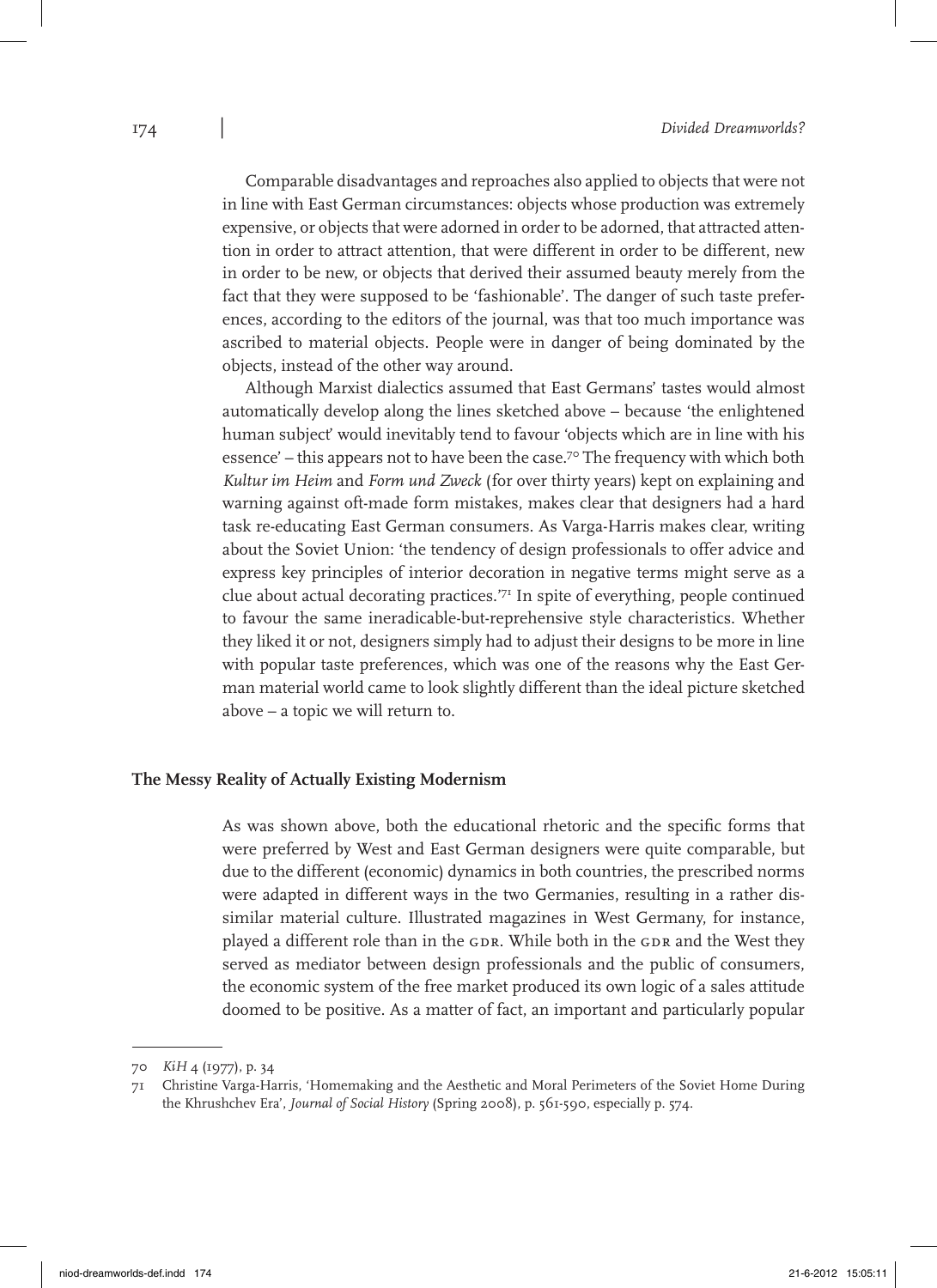version of post-war modern design was a purely commercial phenomenon and not part of the agenda of professional designers organised in the *Werkbund* and the Ulm Institute of Design. This was the so-called 'Nierentisch'-design which departed from an all too rigid and geometric functionalism by adopting organic and round forms, flashy colours as well as asymmetric arrangements.72 Although most *Werkbund* designers had strong objections to this playful commercialisation of modernism, the popular magazines actually did not distinguish between the different branches of modern design which they all presented as part of a wished for aesthetic 'revolution' in the West German living rooms.

Organic design was indeed very popular, especially among young people and in public spaces like cinemas and fashion boutiques, an aspect that probably fuelled its later status as an iconic style of the fifties. However, it was far from representing the common furnishing taste of the West German citizens. A survey from 1963 actually indicated that a huge majority of West Germans still preferred either *Gelsenkirchener Barock* or other historic styles.73 From 1956 onwards, the magazines took up this subject matter and started to report more often on antiques, the way these could be combined with modern pieces, and on German film stars' penchant for historic furniture. Even if the 'good form' philosophy always acknowledged the aesthetic value of certain old styles, especially the *Biedermeier*, this rediscovery of old furniture and styles represented a significant change in a discourse that so vigorously had campaigned for the new. As a result of this shift, West German magazines became distinctly more open to individual preferences and style combinations.

As early as October 1956 *Brigitte* reflected on this subject by – again – offering Sweden as a model, this time for the particularly skilful and personal way in which the Swedish were believed to combine old and new furniture styles.74 Even the formerly rejected *Stilmöbel* found their way into the lifestyle magazines. After an advertisement campaign for *Stilmöbel* was published in *Brigitte* in 1959, the magazine started a series of articles under the title *Möbelstile und Stilmöbel*' The articles not only gave background information on 'authentic' *Stilmöbel* (handmade in an authentically historical style) as opposed to inauthentic copies (mass-produced randomly mixing historical styles), but also presented and explained the main characteristics of the most important styles of earlier times.75

In the late 1950s, two developments occurred that gave West German popular discourse on modern interior design a special flavour compared to East Germany.

<sup>72</sup> Paul Betts, 'The Nierentisch Mimemis. Organic Design as West German Pop Culture', *German History* 19 (2001), p. 185-271.

<sup>73</sup> Alphons Silbermann, *Vom Wohnen der Deutschen. Eine soziologische Studie über das Wohnerlebnis* (Cologne: Westdeutscher Verlag, 1963).

<sup>74</sup> 'Behaglich wohnen mit alten Möbeln. Stilgemisch mit persönlicher Note', *Brigitte* 23 (October 1956), p. 42-43.

<sup>75</sup> 'Möbelstile und Stilmöbel', *Brigitte* 1 (29 December 1959), p. 58-59.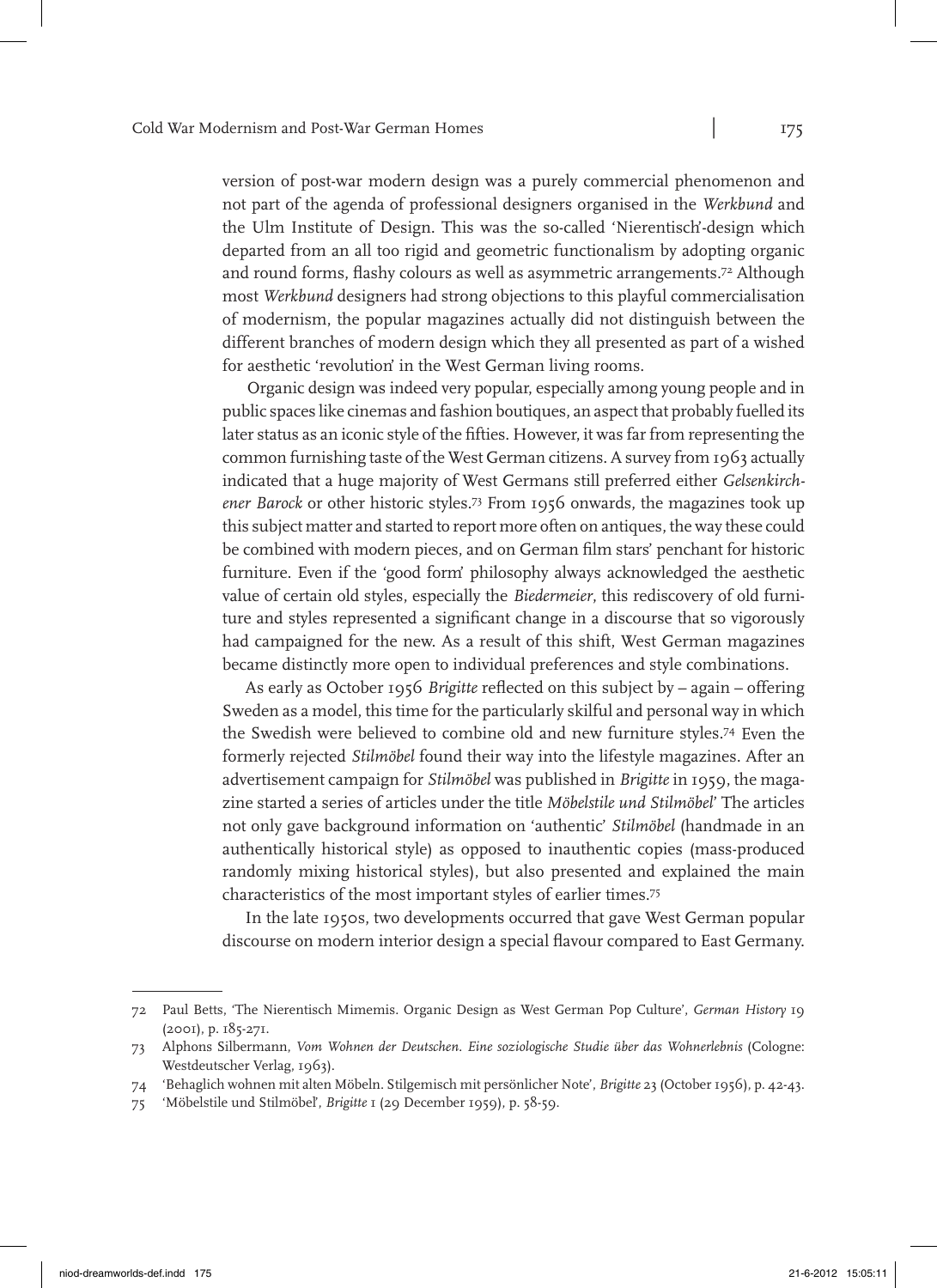First, there was the growing tendency to underline the *international* aspect of modern home decoration and turn it into an explicit programme. In 1957, five years after the us State Department had staged an exhibition in West Germany that was 'grooming modernism as the stylistic *lingua franca* of international consumer capitalism,' *Brigitte* began to introduce the terms 'international' and 'European style' on its advice pages.76 With this phenomenon the main message of the former us initiative to promote modern design as above all a symbol for Western internationalism had found its way into mainstream public discourse. This happened, however, without an American origin of this trend ever being explicitly acknowledged. Secondly, there was an ever-stronger emphasis on individual differences of aesthetic preferences and on the merits of freely combining pieces from different styles. This development fitted in well with the first, since the ideal of a Western international community of consumers always implied a certain respect for specific regional and national features. But it can also be seen as reflecting above all the general trend of a steadily diversifying mass production.

This diversification of mass production as well as the dissemination of organic and playful forms not only in West Germany but also in international modern design made it increasingly difficult to hold onto the utopian vision of a society united by a common taste for simple 'good-form' interiors. The modernisation of taste, initially thought to be a reflection of rational clarity, turned out to be anything but clear in the messy reality of consumer capitalism. Even the most common denominator of this cultural movement, the rejection of kitsch, started to lose its original meaning and the self-proclaimed taste educators were forced to adapt their agenda to new realities. While lifestyle magazines had an economic interest in not growing too far away from their readers' actual taste preferences, this did not have to affect highbrow journalists. Nevertheless, in 1961, one of the leading intellectual promoters of post-war modern design, the monthly magazine *Magnum*, published an entire issue under the title *Geliebter Kitsch* (Beloved Kitsch). Though not completely renouncing a critical approach to the dangers of kitsch, the editors had to acknowledge that 'kitsch has reached modernity' and that 'the modern style is no longer what it once was meant to be, an anti-thesis to kitsch.'77 In a logical move the following number was published under the title 'Future without style?'

In the GDR, the strict and rigid modernist design ideology was watered down as well, but both the way in which this was done, and the concrete objects that resulted from the adjustment, differed from the above-sketched West German modifications. The main differences were the result of the completely different economic mechanisms operating in the socialist country.

<sup>76</sup> Castillo, 'Domesticating the Cold War', p. 278.

<sup>77</sup> 'Geliebter Kitsch', *Magnum: Die Zeitschrift für das moderne Leben* 37 (August 1961), p. 46.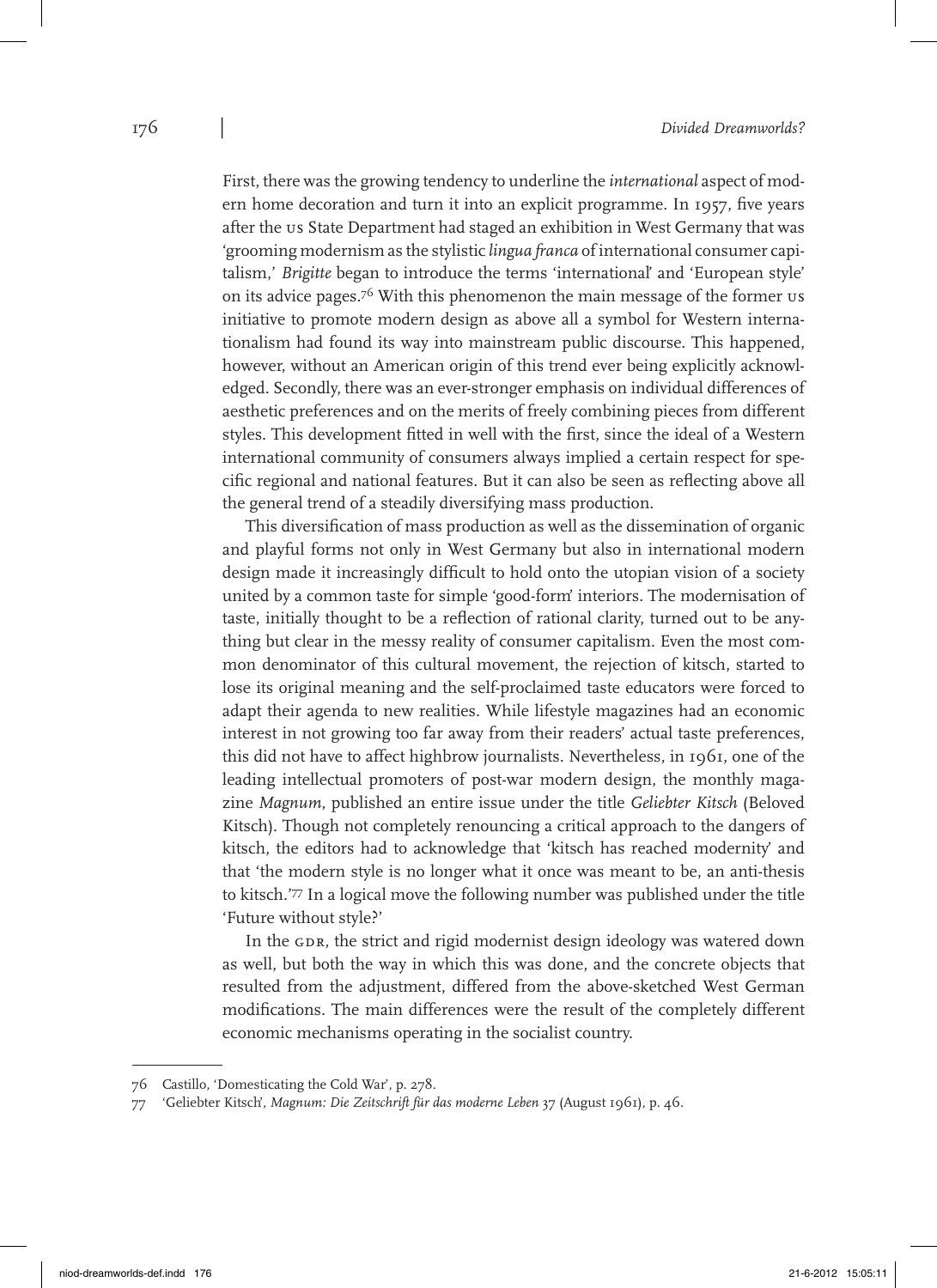Because the socialist state bestowed such an important, educative role to material culture, designers obtained a central role in the production process.78 It was their task to see to it that the population would be surrounded by the right forms and to develop a national style that was in accord with material culture's progressive function. In order to realise this, it was first of all important to clear the country's existing product landscape. East German designers were asked to sort out capitalism's inheritance, reduce the existing variety of forms and put a halt to objects' 'form-wilderness'.79 Starting in the late 1950s, an all-encompassing 'assortment clearance' was ordered. Designers were instructed to critically study the country's existing material culture in order to select the most appropriately designed objects, which were then chosen for further production.

Their selection was to leave no room for 'bourgeois' taste preferences or for objects that expressed people's 'desire for prestige' or 'petty bourgeois ambitions.'80 Prancing and making others green with envy were inappropriate for, and did not fit in with socialist society's egalitarian ideals. $81$  Interestingly, soberness, modernism's main ideological form tenet, worked both ways: reducing ornamentations also reduced production costs. Modernist designers' educational mission thus seamlessly embraced the government's main economic goals, and the two parties naturally found each other in a thrifty, frugal, material culture. Although modernist designers generally had much more influence on the production process in the East than in the West, in everyday life the frugality pact between government and designers often broke on factors outside both groups' control. In factories, for instance, it frequently happened that a high-positioned party member decided to adjust a design in a way that fundamentally ran counter to the enlightened perspective sketched so far, usually because (s)he did not like the proposed object's style.<sup>82</sup> Explaining why his designs were often discarded or changed by East German policymakers, party members and people with a high position in industry, an East German designer made clear that these people usually had a totally different taste than professional designers. The former category was often from a poor, working class background,

where there was only enough money for the bare necessities. For a long time those people had looked up to a somewhat flashy form of comfort, which for them was the ultimate ideal. The interiors they had seen at the mayor and the

<sup>78</sup> See Eli Rubin, 'The Form of Socialism without Ornament. Consumption, Ideology, and the Fall and Rise of Modernist Design in the German Democratic Republic', *Journal of Design History* 19, no. 2 (2006), p. 155-169, especially p. 164.

<sup>79</sup> Hirdina, *Gestalten für die Serie*, p. 56.

<sup>80</sup> *KiH* 3 (1971), p. 1.

<sup>81</sup> Ibid.

<sup>82</sup> Milena Veenis conducted fieldwork on this issue in a medium-sized town in Thuringia during 1993-1994.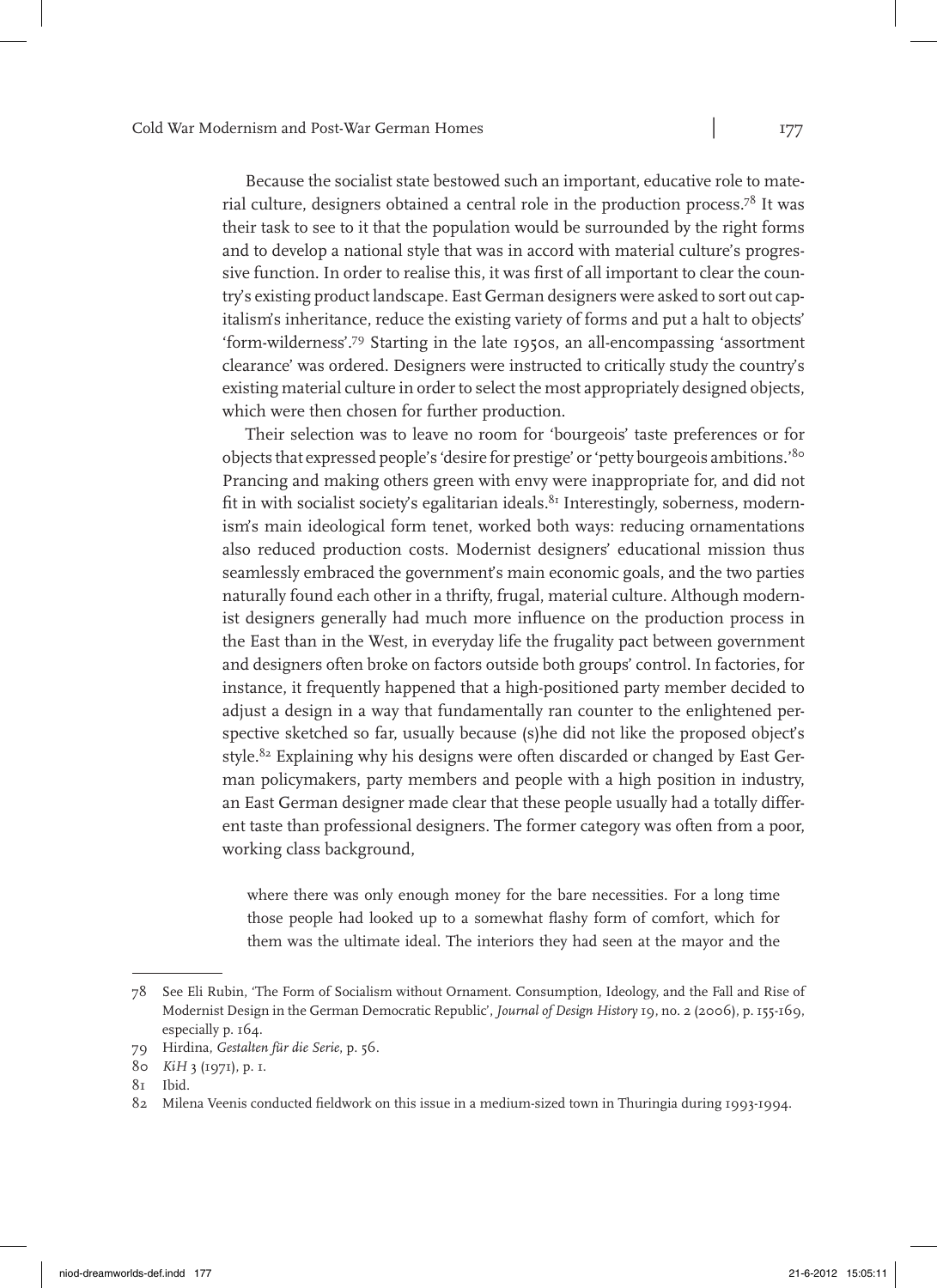notary's house – that was what they wanted: a shiny cabinet with glass windows (…) a beautifully adorned candlestick on top, and a copious couch next to it (…). That was their petty bourgeois image of an ideal home. That was their idea of how things were done by people in a certain position. That was the image of prosperity they would strive for if they obtained such a position themselves. That was what they wanted to spend their money on, so those were the kinds of objects that had to be made. When they were confronted with something that was too modern, too simple, too plain (…) they told us: 'That is not what our people want'. And maybe that was correct, but they themselves did not want it in the first place. The petty bourgeois ideal always remained intact in our country, and whenever some high-ranking party member had something to say, he could change the plans according to his own wishes.

The story shows that people who at the local level were responsible for the state's frugal policy, only subscribed to the *economic* aspects of the thrifty, national ideology. The match between the economic necessity of thrift and most designers' frugal ideas, which was pledged at the national level, was locally frustrated by party bosses and others in power who clung to their old taste preferences, even though these were not sensible or 'sound socialist.' If even a loyal party members' taste was not susceptible to rational consideration, it may be safe to conclude that East German material reality was less susceptible to rational considerations than the lucid socialist ideals would suggest.

The result was that objects were often characterised by odd combinations of strict lines and mismatched ornamentations, showing a striking compromise between functionalist-inspired and (economically) reasonable ideas of designers on the one hand, and 'lagging' petty bourgeois taste preferences of party bosses and most consumers' on the other – a compromise between modern lines and a 'cozy-looking' decor. This was also visible in the way chipboard (a frequently used material in the GDR) was used. Chipboard perfectly fitted in with socialist ideas: it exemplified the optimal use of raw materials, was visibly industrially produced and thus perfectly 'present-day'. Remarkably, almost all chipboard objects and furniture were placarded with a wood motif of plastic foil, suggesting that they were actually made from wood, and thus disguising the product's factory-made character with a 'natural' look.

Most designers knew that their ideas on functional forms expressing presentday modes of production were relatively unpopular. 'In our country, everything always looked the same: straightforward and unadorned. We didn't like that. We preferred objects with a little adornment here, and a little ridge there,' people explained when discussing their former material world. But ridges and adornments were not in line with socialist policy and designers stuck to a rational, more or less ageless ideal according to which form followed function.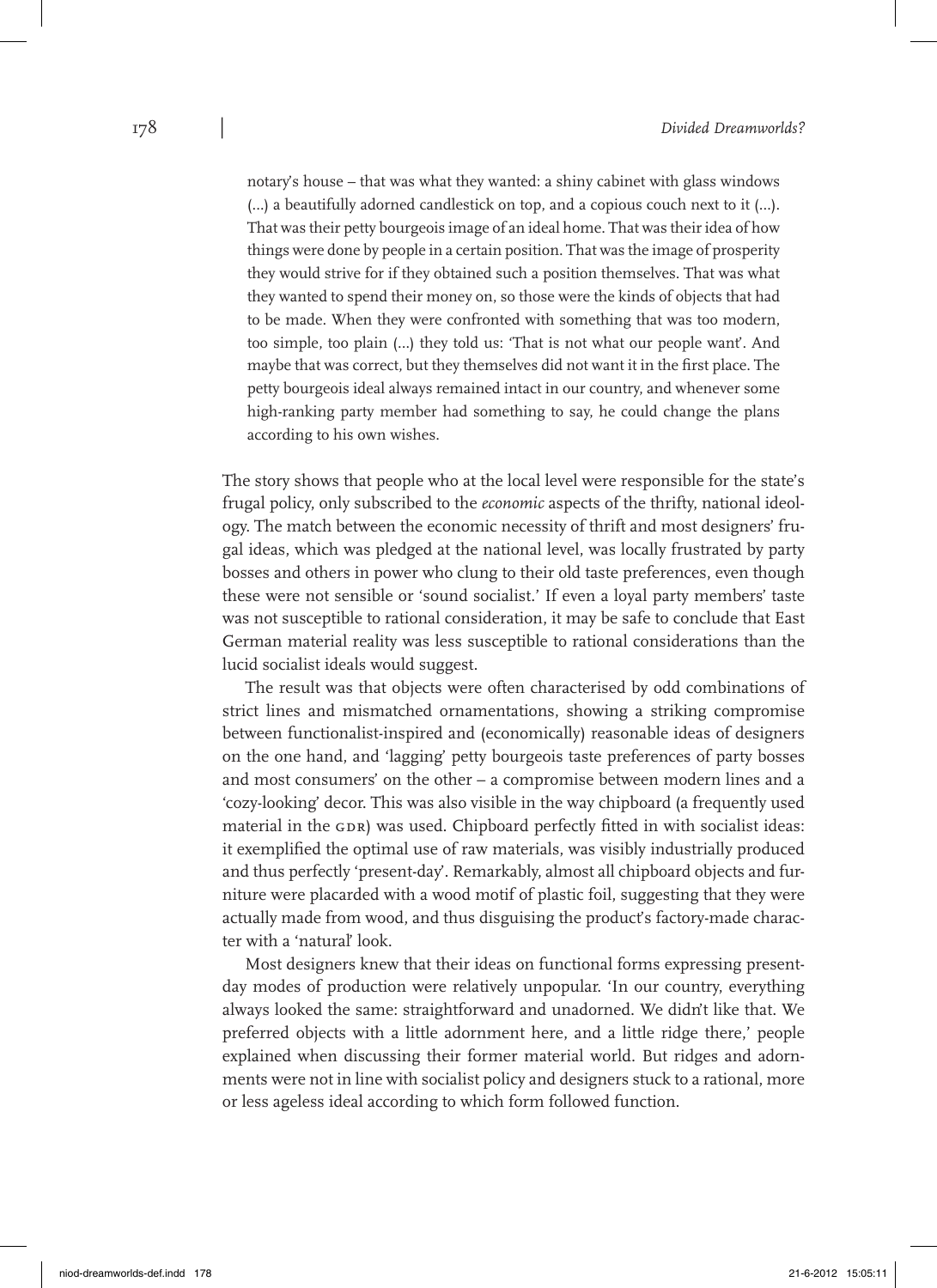At the academy, students even learned to design *contrary to* the somewhat softer, rounded, fashionable (and Western-looking) forms that so many East German consumers desired, Karin, a 35-year old designer, explained:

These forms were regarded as a genuflection for naive consumers, but consumers were to be educated. That was what needed to be done. And that was what we were for. It was not our task to make what people wanted or liked. Because what they liked and wanted was no design. It had nothing to do with design at all – that was what we learned.

But she, too, frequently had to accept that the academy's ideals notwithstanding, her well-considered designs were embellished with flowery motives and colourful squares once they were taken into production.

Apart from the tension between enlightened ideas and traditional taste preferences, the most important factor influencing the East German material landscape was the GDR's relatively poor economic situation (as compared to the Western countries it was competing with). When discussing material culture's everyday form and socialist ideas on the subject with a highly-educated, prominent member of the sED, he snarled curtly:

Ideology?? Socialist personality??? Come on! It was all a matter of money! Our objects were ugly, because we couldn't afford anything else. Besides, there was no need to please the eye; everything was sold anyway.

Almost from the beginning, East German production was plagued by deficiencies and shortages, which had a devastating effect on both the quality and availability of consumer goods. It is well known how much effort and time East Germans spent on obtaining everyday goods like clothes and furniture: waiting times were unpredictable, large-scale exchange networks were necessary, people spent a lot of time sewing and repairing things, and East German daily life was characterised by a constant wheeling and dealing in order to obtain the necessary objects. $8<sup>3</sup>$ 

<sup>83</sup> Ina Merkel, 'Consumer Culture in the GDR, or How the Struggle for Antimodernity Was Lost on the Battleground of Consumer Culture', in Susan Strasser, Charles McGovern and Matthias Judt (eds.), *Getting and Spending: European and American Consumer Societies in the Twentieth Century* (Cambridge: Cambridge University Press, 1988), p. 281-300. See also Milena Veenis, 'Consumption in East Germany: The Seduction and Betrayal of Things', *Journal of Material Culture* 4, no. 1 (1999), p. 79-112; Judd Stitziel, 'Shopping, Sewing, Networking, Complaining: Consumer Culture and the Relationship between State and Society in the GDR', in Katherine Pence and Paul Betts (eds.), *Socialist Modern: East German Everyday Culture and Politics* (Ann Arbor: University of Michigan Press, 2008), p. 253-287; Milena Veenis, *The Scent of Soap and Christmas Parcels: East German Fantasies about Western Consumer Society* (Amsterdam: Aksant, 2011).